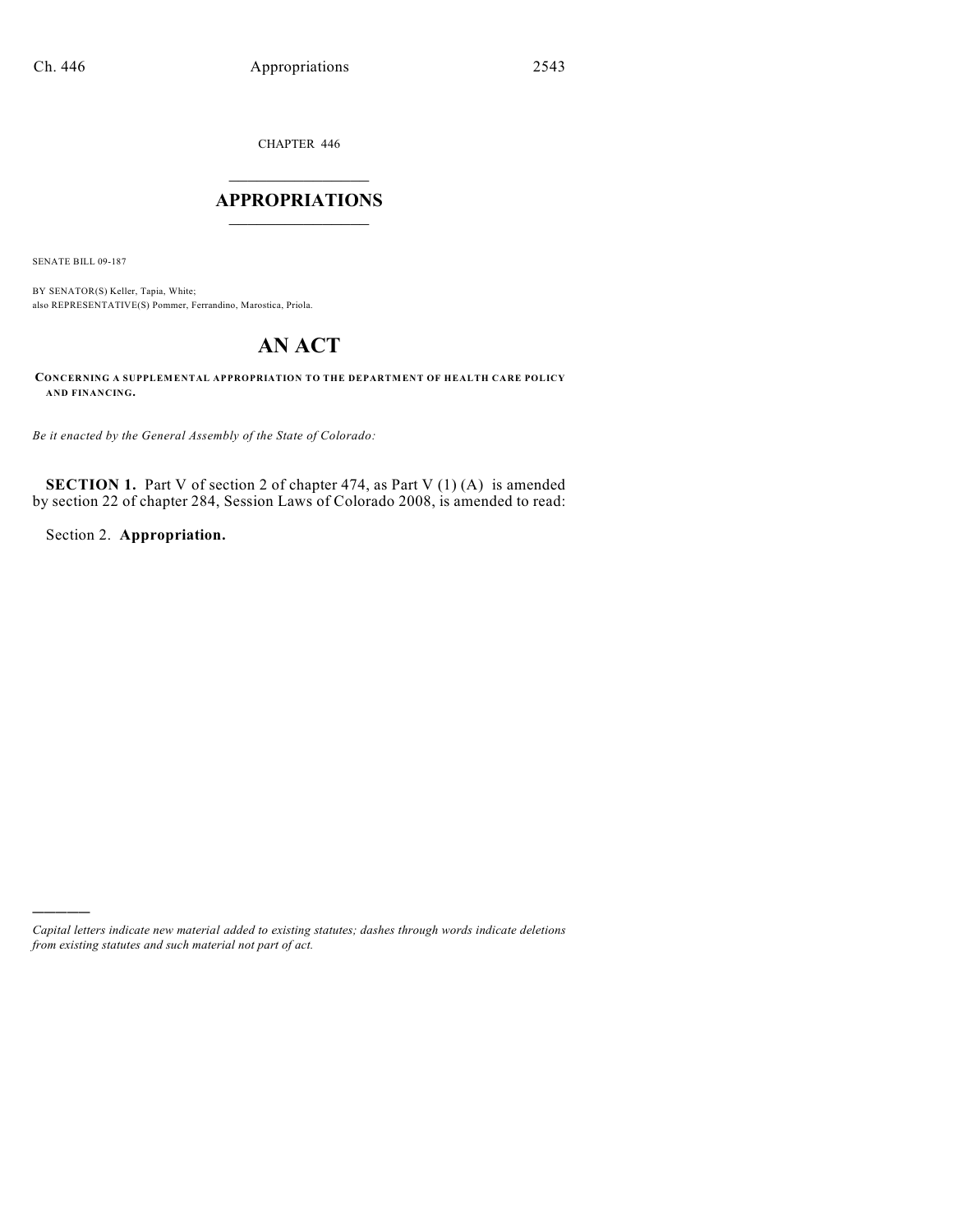|                           |              |                               |                                                | APPROPRIATION FROM          |                                       |                                |
|---------------------------|--------------|-------------------------------|------------------------------------------------|-----------------------------|---------------------------------------|--------------------------------|
| ITEM &<br><b>SUBTOTAL</b> | <b>TOTAL</b> | <b>GENERAL</b><br><b>FUND</b> | <b>GENERAL</b><br><b>FUND</b><br><b>EXEMPT</b> | <b>CASH</b><br><b>FUNDS</b> | <b>REAPPROPRIATED</b><br><b>FUNDS</b> | <b>FEDERAL</b><br><b>FUNDS</b> |
| \$                        |              |                               |                                                |                             |                                       |                                |

### **PART V DEPARTMENT OF HEALTH CARE POLICY AND FINANCING**

#### **(1) EXECUTIVE DIRECTOR'S OFFICE**

| (A) General Administration       |                      |  |
|----------------------------------|----------------------|--|
| Personal Services                | 19,015,961           |  |
|                                  | $(271.7$ FTE)        |  |
| Health, Life, and Dental         | 1,278,471            |  |
| Short-term Disability            | 22,871               |  |
| S.B. 04-257 Amortization         |                      |  |
| <b>Equalization Disbursement</b> | 279,035              |  |
| S.B. 06-235 Supplemental         |                      |  |
| Amortization                     |                      |  |
| <b>Equalization Disbursement</b> | 128,887              |  |
| Salary Survey and Senior         |                      |  |
| <b>Executive Service</b>         | 676,435              |  |
| Performance-based Pay            |                      |  |
| Awards                           | 251,236              |  |
| Workers' Compensation            | 32,346               |  |
| <b>Operating Expenses</b>        | <del>1,803,990</del> |  |
|                                  | 1,578,734            |  |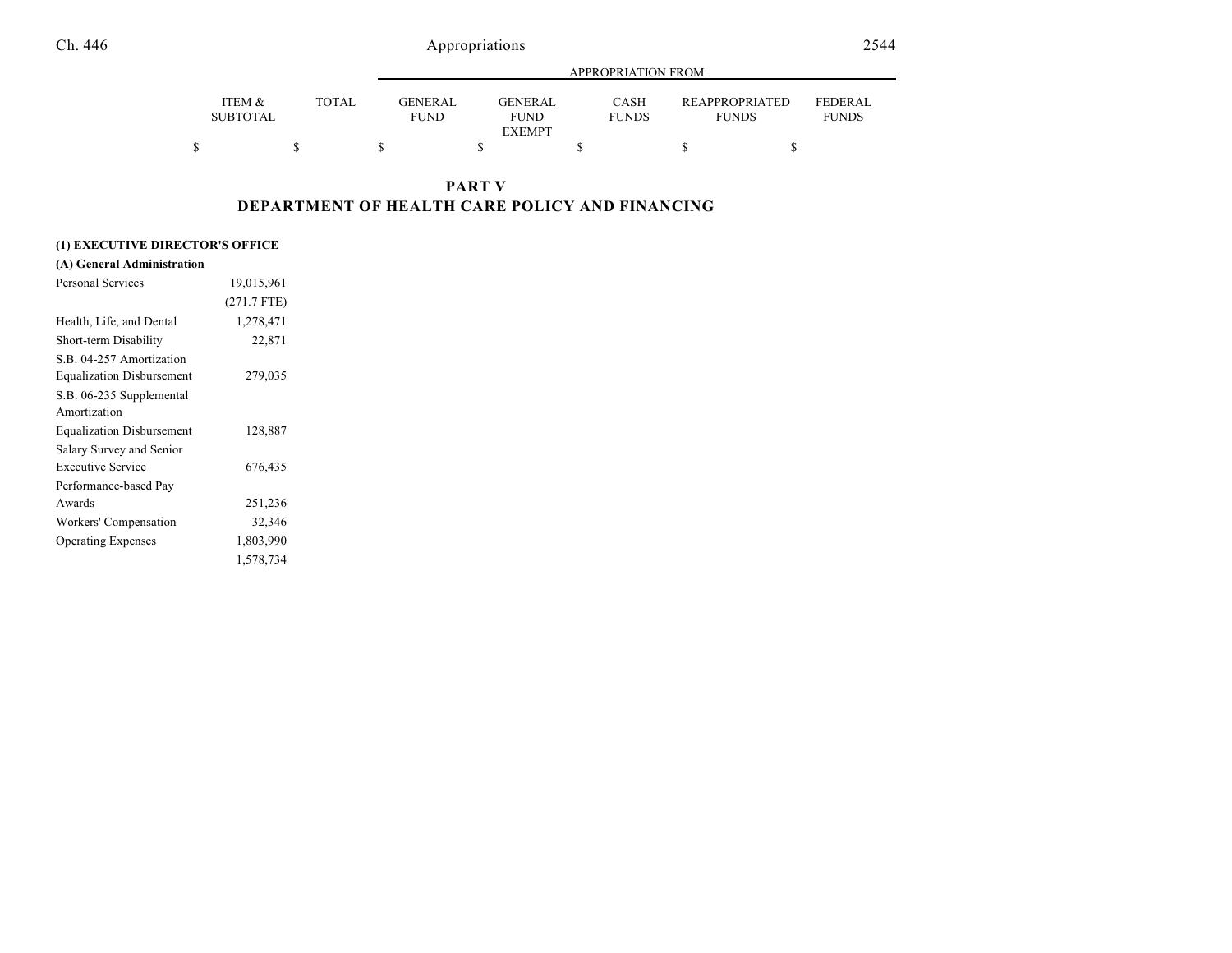| Legal Services and Third     |            |               |                      |                     |            |
|------------------------------|------------|---------------|----------------------|---------------------|------------|
| Party Recovery Legal         |            |               |                      |                     |            |
| Services for 13,089 hours    | 982,984    |               |                      |                     |            |
| Administrative Law Judge     |            |               |                      |                     |            |
| Services                     | 469,789    |               |                      |                     |            |
| Purchase of Services from    |            |               |                      |                     |            |
| Computer Center              | 135,103    |               |                      |                     |            |
| MANAGEMENT AND               |            |               |                      |                     |            |
| <b>ADMINISTRATION OF OIT</b> | 459,984    |               |                      |                     |            |
| Payment to Risk              |            |               |                      |                     |            |
| Management and Property      |            |               |                      |                     |            |
| Funds                        | 71,989     |               |                      |                     |            |
| Leased Space                 | 394,236    |               |                      |                     |            |
| Capitol Complex Leased       |            |               |                      |                     |            |
| Space                        | 395,208    |               |                      |                     |            |
| General Professional         |            |               |                      |                     |            |
| Services and Special         |            |               |                      |                     |            |
| Projects <sup>8</sup>        | 2,006,184  |               |                      |                     |            |
|                              | 1,644,686  |               |                      |                     |            |
|                              | 27,944,725 | 12,011,895(M) | 895,861 <sup>a</sup> | $1,674,195^{\circ}$ | 13,362,774 |
|                              | 27,817,955 | 11,973,510(M) |                      |                     | 13,274,389 |

<sup>a</sup> Of this amount, \$254,463 shall be from the Children's Basic Health Plan Trust Fund created in Section 25.5-8-105 (1), C.R.S.; \$229,457 shall be from the Colorado Cares RX Program Cash Fund created in Section 25.5-2.5-105 (1), C.R.S.; \$158,956 shall be from the Health Care Expansion Fund created in Section 24-22-117 (2) (a) (I), C.R.S.; \$80,745 shall be from estate recoveries; \$55,343 shall be from the Primary Care Fund created in Section 24-22-117 (2) (b) (I), C.R.S.; \$33,679 shall be from the Autism Treatment Fund created in Section 25.5-6-805, C.R.S.; \$31,509 shall be from the Short-term Innovative Health Program Grant Fund created in Section 25-36-101 (1), C.R.S.; \$28,972 shall be from the Coordinated Care for People with Disabilities Fund created in Section 25.5-6-111 (4), C.R.S.; and \$22,737 shall be from the Comprehensive Primary and Preventive Care Fund created in Section 25.5-3-207 (1), C.R.S.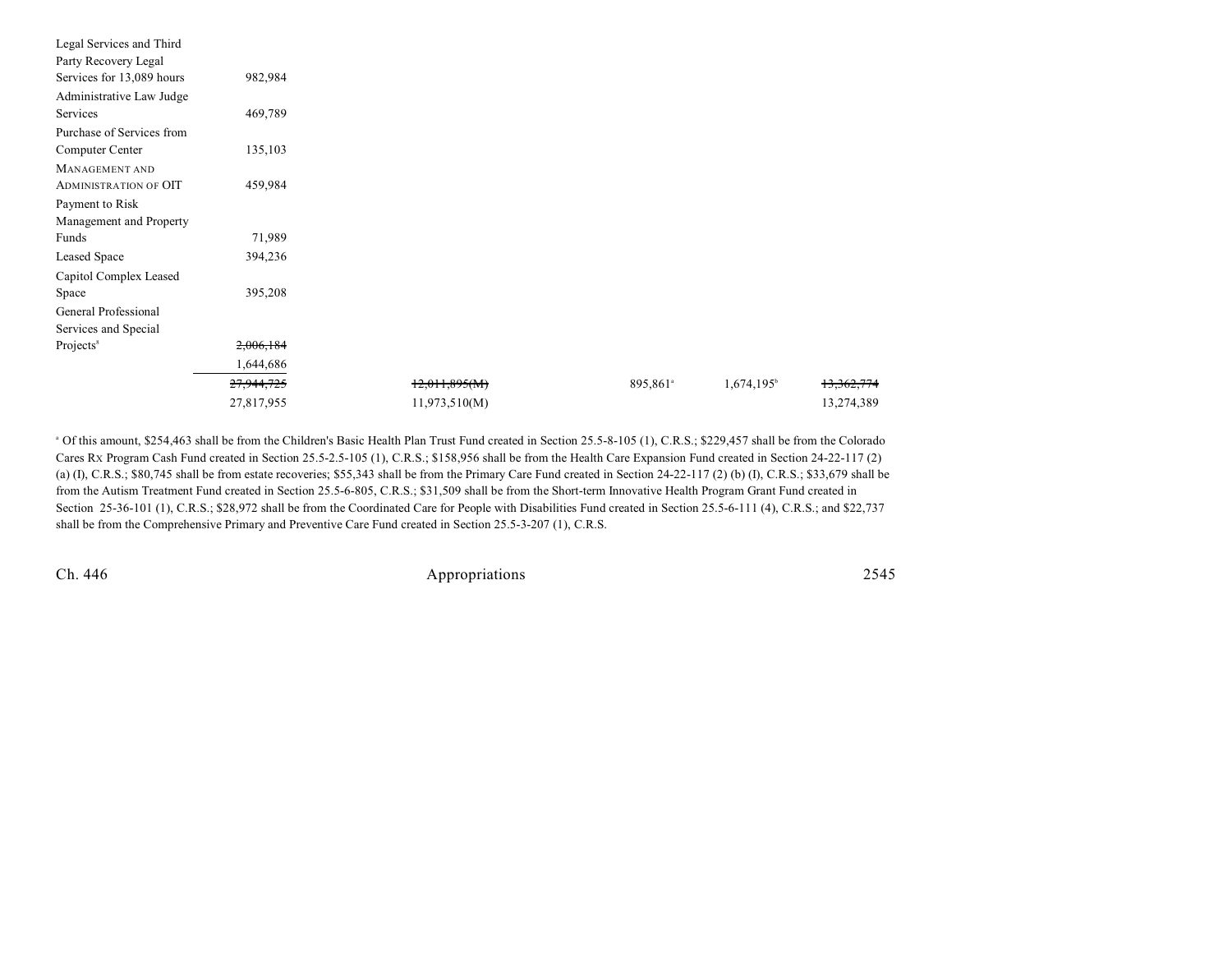|                           |              |                               |                                         | APPROPRIATION FROM   |                                       |                                |
|---------------------------|--------------|-------------------------------|-----------------------------------------|----------------------|---------------------------------------|--------------------------------|
| ITEM &<br><b>SUBTOTAL</b> | <b>TOTAL</b> | <b>GENERAL</b><br><b>FUND</b> | GENERAL<br><b>FUND</b><br><b>EXEMPT</b> | CASH<br><b>FUNDS</b> | <b>REAPPROPRIATED</b><br><b>FUNDS</b> | <b>FEDERAL</b><br><b>FUNDS</b> |
|                           |              |                               |                                         |                      |                                       |                                |

<sup>b</sup> Of this amount, \$1,670,858 shall be a transfer from the Department of Human Services, and \$3,337 shall from Old Age Pension Fund moneys appropriated to the Department of Human Services, pursuant to Article 24 of the State Constitution.

### **(B) Transfers to Other Departments**

| Transfer to Department of   |           |              |                       |           |
|-----------------------------|-----------|--------------|-----------------------|-----------|
| Public Health and           |           |              |                       |           |
| Environment Facility for    |           |              |                       |           |
| Survey and Certification    | 4,932,027 | 1,300,605(M) |                       | 3,631,422 |
|                             | 4,923,759 | 1,356,814(M) |                       | 3,566,945 |
| Transfer to Department of   |           |              |                       |           |
| Regulatory Agencies for     |           |              |                       |           |
| Nurse Aide Certification    | 325,343   | 148,020(M)   | $14,652$ <sup>a</sup> | 162,671   |
| Transfer to Department of   |           |              |                       |           |
| <b>Education for Public</b> |           |              |                       |           |
| School Health Services      |           |              |                       |           |
| Administration              | 407,747   |              |                       | 407,747   |
|                             | 5,665,117 |              |                       |           |
|                             | 5,656,849 |              |                       |           |

<sup>a</sup> This amount shall be transferred from the Department of Regulatory Agencies.

#### **(C) Information Technology Contracts and Projects**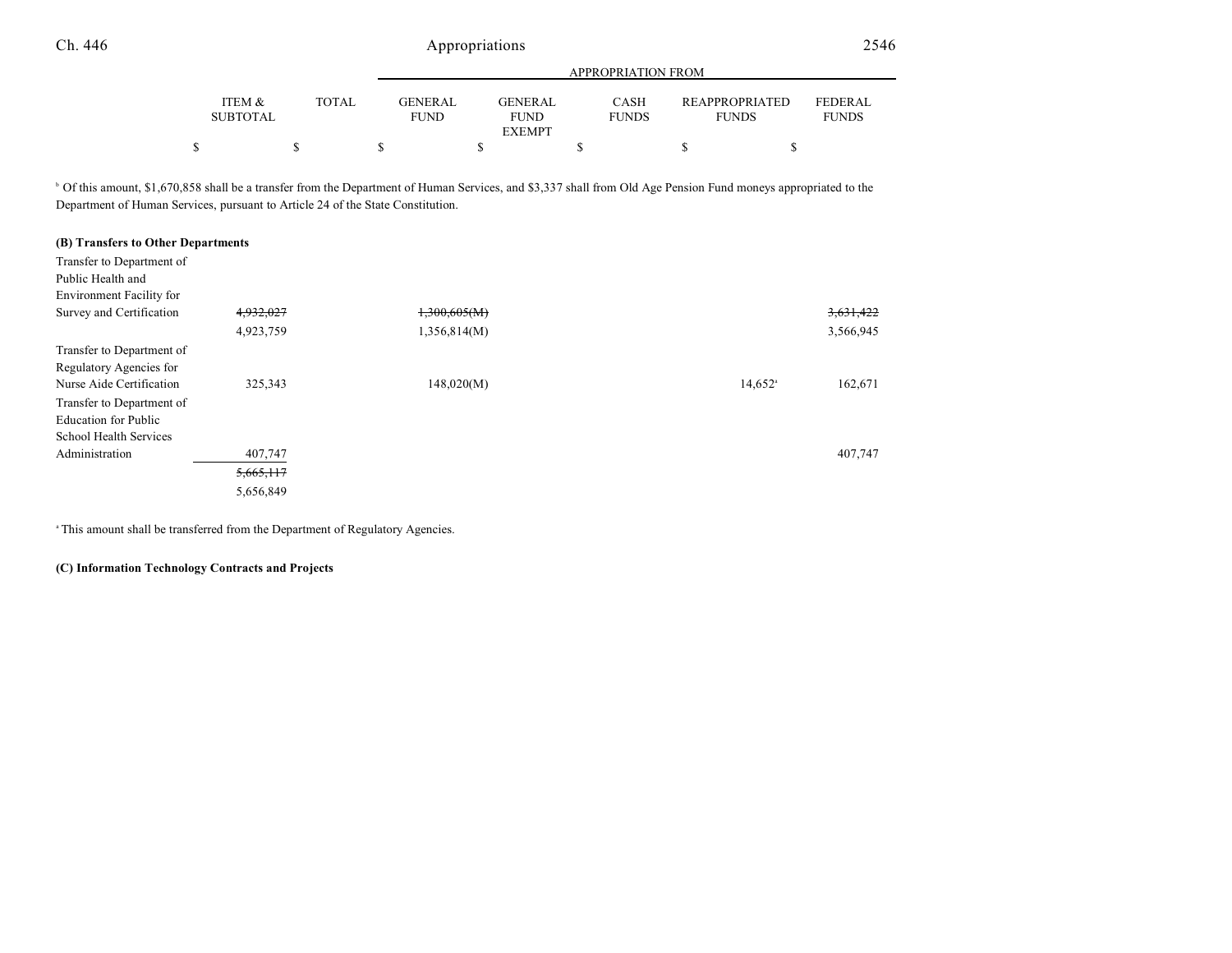| Information Technology          |            |              |                        |                                    |
|---------------------------------|------------|--------------|------------------------|------------------------------------|
| Contracts                       | 23,611,692 | 5,424,454(M) | 1,817,517 <sup>a</sup> | 100.328 <sup>b</sup><br>16,269,393 |
| <b>Fraud Detection Software</b> |            |              |                        |                                    |
| Contract                        | 1,000,000  | 100,000(M)   |                        | 900,000                            |
| Colorado Benefits               |            |              |                        |                                    |
| Management System               |            |              |                        |                                    |
| Medical Assistance Project      | 5,300,000  | 2,536,236(M) |                        | 2,763,764                          |
|                                 | 1,561,000  | 746,993(M)   |                        | 814.007                            |
| Centralized Eligibility         |            |              |                        |                                    |
| Vendor Contract Project         | 153,600    | 73,503(M)    |                        | 80,097                             |
|                                 | 30,065,292 |              |                        |                                    |
|                                 | 26,326,292 |              |                        |                                    |

 Of this amount, \$1,303,749 shall be from the Colorado Cares RX Program Cash Fund created in Section 25.5-2.5-105 (1), C.R.S.; \$284,899 shall be from the Health <sup>a</sup> Care Expansion Fund created in Section 24-22-117 (2) (a) (I); \$226,984 shall be from the Children's Basic Health Plan Trust Fund created in Section 25.5-8-105 (1), C.R.S.; and \$1,885 shall be from the Autism Treatment Fund created in Section 25.5-6-805, C.R.S.

<sup>b</sup> Of this amount, \$97,981 shall be from Old Age Pension Fund moneys appropriated to the Department of Human Services, pursuant to Article 24 of the State Constitution; and \$2,347 shall be a transfer from the Department of Public Health and Environment pursuant to Section 24-22-117 (2) (d) (II), C.R.S.

#### **(D) Eligibility Determinations and Client Services**

| Medical Identification            |            |                |                        |           |            |
|-----------------------------------|------------|----------------|------------------------|-----------|------------|
| Cards                             | 120,000    | 48,444(M)      | $10.759^{\circ}$       | $1.593^b$ | 59,204     |
| Contracts for Special             |            |                |                        |           |            |
| <b>Eligibility Determinations</b> | 2,410,994  | 913,610(M)     | $30,854^{\circ}$       |           | 1,466,530  |
|                                   | 2,310,994  | 888,610(M)     |                        |           | 1,391,530  |
| County Administration             | 23,803,133 | 7,248,943(M)   | 4,752,981 <sup>d</sup> |           | 11,801,209 |
| <b>Administrative Case</b>        |            |                |                        |           |            |
| Management                        | 2,917,528  | 1,458,764(M)   |                        |           | 1,458,764  |
| Ch. 446                           |            | Appropriations |                        |           | 2547       |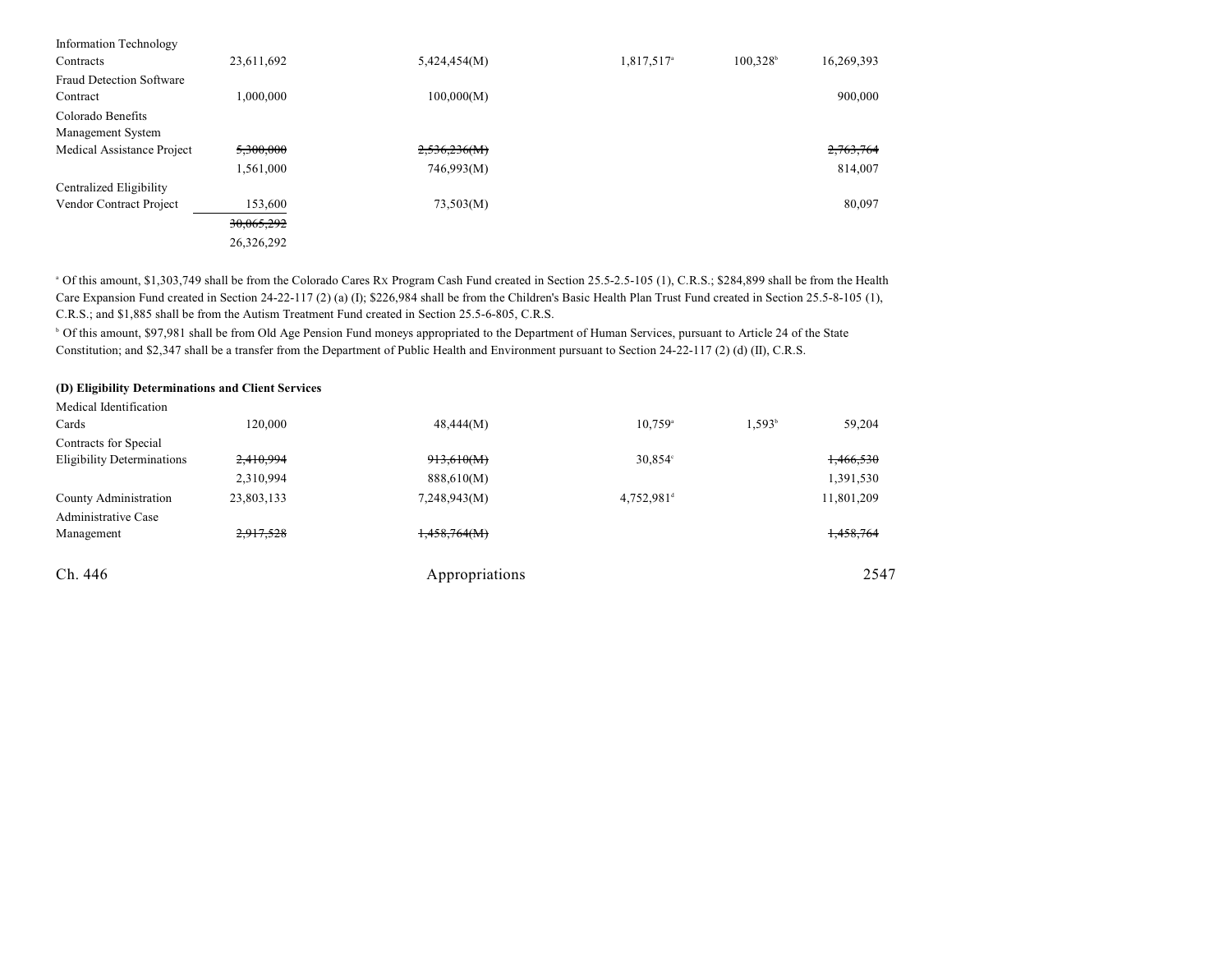|                   |                           |            |              |                                                                                 | <b>APPROPRIATION FROM</b> |                      |   |                                       |    |                         |           |
|-------------------|---------------------------|------------|--------------|---------------------------------------------------------------------------------|---------------------------|----------------------|---|---------------------------------------|----|-------------------------|-----------|
|                   | ITEM &<br><b>SUBTOTAL</b> |            | <b>TOTAL</b> | <b>GENERAL</b><br><b>GENERAL</b><br><b>FUND</b><br><b>FUND</b><br><b>EXEMPT</b> |                           | CASH<br><b>FUNDS</b> |   | <b>REAPPROPRIATED</b><br><b>FUNDS</b> |    | FEDERAL<br><b>FUNDS</b> |           |
|                   | \$                        |            | \$           | \$                                                                              |                           | \$                   | D |                                       | \$ | ¢<br>D                  |           |
|                   |                           | 539,744    |              |                                                                                 | 269,872(M)                |                      |   |                                       |    |                         | 269,872   |
| Customer Outreach |                           | 3,790,283  |              |                                                                                 | 1,861,628(M)              |                      |   | $33,514$ <sup>a</sup>                 |    |                         | 1,895,141 |
|                   |                           | 33,041,938 |              |                                                                                 |                           |                      |   |                                       |    |                         |           |
|                   |                           | 30,564,154 |              |                                                                                 |                           |                      |   |                                       |    |                         |           |

<sup>a</sup> These amounts shall be from the Health Care Expansion Fund created in Section 24-22-117 (2) (a) (I), C.R.S.

<sup>b</sup> This amount shall be from Old Age Pension Fund moneys appropriated to the Department of Human Services, pursuant to Article 24 of the State Constitution.

 Of this amount, \$25,854 shall be from the Health Care Expansion Fund created in Section 24-22-117 (2) (a) (I), C.R.S.; and \$5,000 shall be from the Autism <sup>c</sup> Treatment Fund created in Section 25.5-6-805, C.R.S.

<sup>d</sup> This amount shall be from local funds.

#### **(E) Utilization and Quality Review Contracts**

| Professional Services                                                                                                  |           |              |                     |           |  |
|------------------------------------------------------------------------------------------------------------------------|-----------|--------------|---------------------|-----------|--|
| Contracts                                                                                                              | 4.669.035 | 1,362,318(M) | 54.949 <sup>a</sup> | 3,251,768 |  |
|                                                                                                                        |           |              |                     |           |  |
| <sup>a</sup> This amount shall be from the Health Care Expansion Fund created in Section 24-22-117 (2) (a) (I), C.R.S. |           |              |                     |           |  |

#### **(F) Provider Audits and Services**

| Professional Audit |          |            |         |
|--------------------|----------|------------|---------|
| Contracts          | .708.700 | 854,350(M) | 854,350 |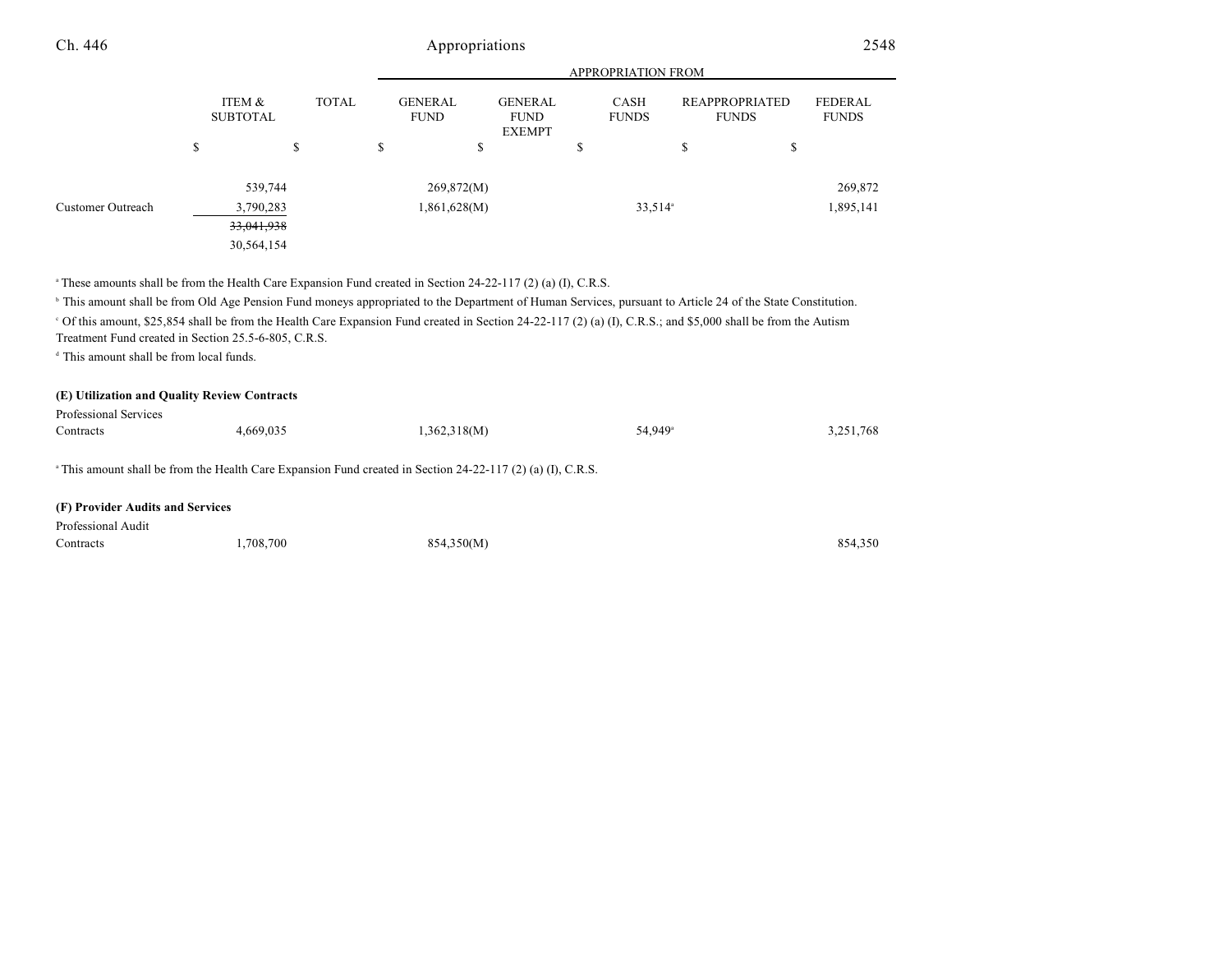### **(G) Recoveries and Recoupment Contract Costs**

Estate Recovery 700,000 700,000 700,000 350,000 350,000 350,000 350,000 350,000 350,000 350,000 350,000 350,000 350,000 350,000 350,000 350,000 350,000 350,000 350,000 350,000 350,000 350,000 350,000 350,000 350,000 350,00

<sup>a</sup> This amount shall be from estate recoveries.

103,794,807

97,442,985

| (2) MEDICAL SERVICES PREMIUMS <sup>9, 10, 11, 12, 13</sup> |                        |
|------------------------------------------------------------|------------------------|
| Services for 36,278 37,483                                 |                        |
| Supplemental Security                                      |                        |
| Income Adults 65 and                                       |                        |
| Older (SSI $65 +$ ) at an                                  |                        |
| average cost of $$20,682.83$                               |                        |
| \$20,120.77                                                | <del>750,331,656</del> |
|                                                            | 754,186,704            |
| Services for $6,216$ 6,368                                 |                        |
| Supplemental Security                                      |                        |
| Income Adults 60 to 64                                     |                        |
| Years of Age $(SSI 60 - 64)$                               |                        |
| at an average cost of                                      |                        |
| \$16,513.40 \$17,368.19                                    | <del>102.647.300</del> |
|                                                            | 110,600,623            |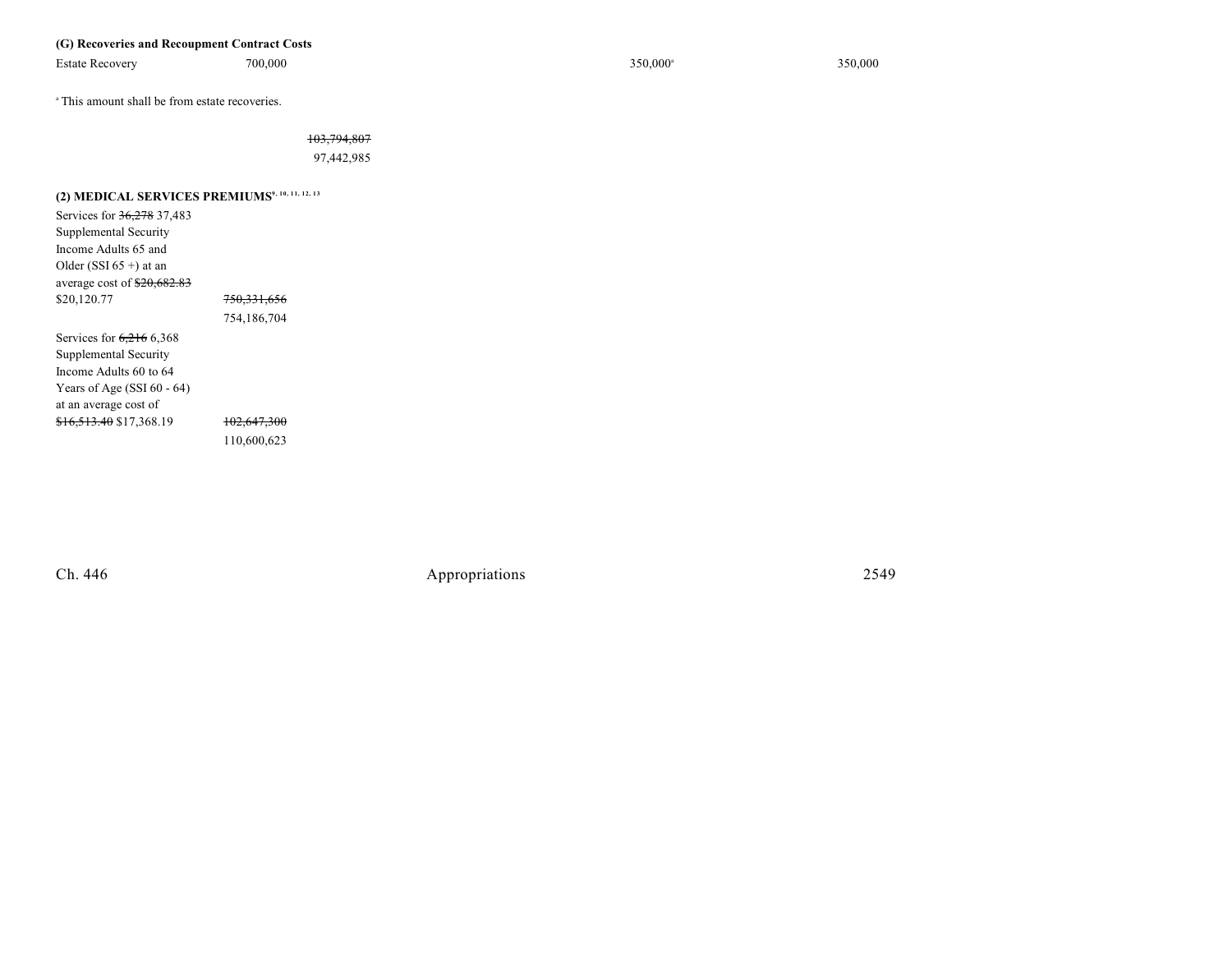|                                                                                                                                                                                                       |                                           |              |                               |                                                | <b>APPROPRIATION FROM</b> |                                       |                                |
|-------------------------------------------------------------------------------------------------------------------------------------------------------------------------------------------------------|-------------------------------------------|--------------|-------------------------------|------------------------------------------------|---------------------------|---------------------------------------|--------------------------------|
|                                                                                                                                                                                                       | ITEM &<br><b>SUBTOTAL</b>                 | <b>TOTAL</b> | <b>GENERAL</b><br><b>FUND</b> | <b>GENERAL</b><br><b>FUND</b><br><b>EXEMPT</b> | CASH<br><b>FUNDS</b>      | <b>REAPPROPRIATED</b><br><b>FUNDS</b> | <b>FEDERAL</b><br><b>FUNDS</b> |
| \$                                                                                                                                                                                                    |                                           | \$           | \$                            | \$                                             | \$                        | \$<br>\$                              |                                |
| Services for 15,068 15,172<br>Qualified Medicare<br>Beneficiaries (QMBs) and<br>Special Low-Income<br>Medicare Beneficiaries<br>(SLIMBs) at an average<br>cost of <del>\$1,391.23</del><br>\$1,330.45 | 20,963,073                                |              |                               |                                                |                           |                                       |                                |
| Services for 50,123 51,263<br>Supplemental Security<br><b>Income Disabled</b><br>Individuals at an average<br>cost of \$12,977.53<br>\$14,120.57                                                      | 20,185,656<br>650,472,659                 |              |                               |                                                |                           |                                       |                                |
| Services for 41,667 48,328<br>Categorically Eligible<br>Low-income Adults at an<br>average cost of \$4,673.42<br>\$4,482.29                                                                           | 723,862,731<br>194,727,512<br>216,619,998 |              |                               |                                                |                           |                                       |                                |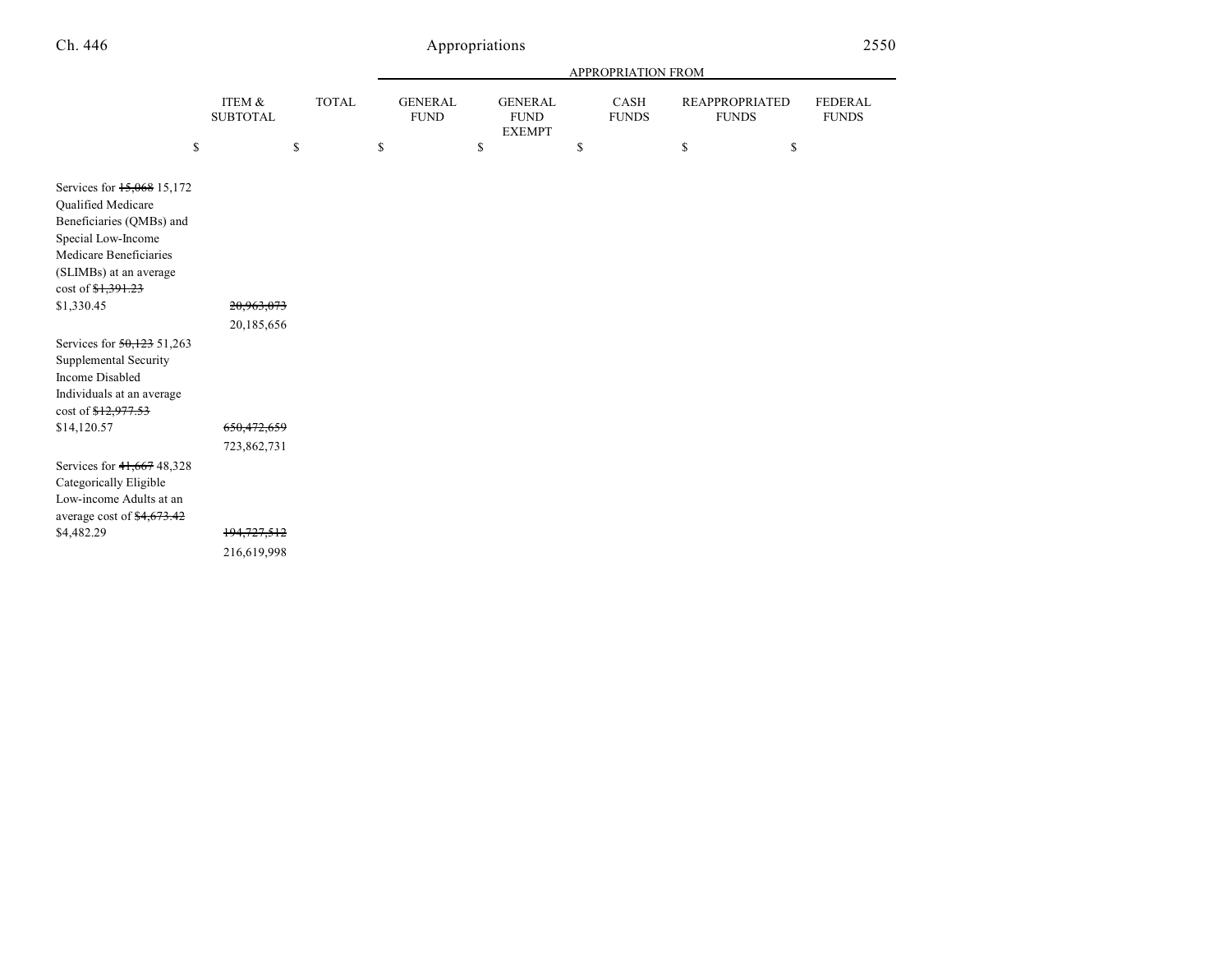| Services for 6,028 6,922                          |                        |  |
|---------------------------------------------------|------------------------|--|
| <b>Baby Care Program Adults</b>                   |                        |  |
| at an average cost of                             |                        |  |
| <del>\$9,872.93</del> \$8,801.03                  | <del>59,514,042</del>  |  |
|                                                   | 60,920,717             |  |
| Services for 301 Breast                           |                        |  |
| and Cervical Cancer                               |                        |  |
| Treatment Clients at an                           |                        |  |
| average cost of \$24,335.75                       |                        |  |
| \$22,938.31                                       | 7,325,061              |  |
|                                                   | 6,904,430              |  |
| Services for 9,629 12,514                         |                        |  |
| <b>Expansion Health Care</b>                      |                        |  |
| Low-Income Adult Clients                          |                        |  |
| at an average cost of                             |                        |  |
| <del>\$2,673.56</del> \$1,780.03                  | 25,743,743             |  |
|                                                   | 22,275,238             |  |
| Services for 193,484                              |                        |  |
| 231,030 Eligible Children                         |                        |  |
| at an average cost of                             |                        |  |
| <del>\$1,963.43</del> \$1,802.05                  | <del>379,892,052</del> |  |
|                                                   | 416,328,602            |  |
| Services for 18,657 18,003                        |                        |  |
| Foster Children at an                             |                        |  |
| average cost of $\frac{12}{3}$ , $\frac{725}{71}$ |                        |  |
| \$3,722.25                                        | <del>69,510,645</del>  |  |
|                                                   | 67,011,705             |  |
|                                                   |                        |  |

Ch. 446

Appropr iat

ions 2551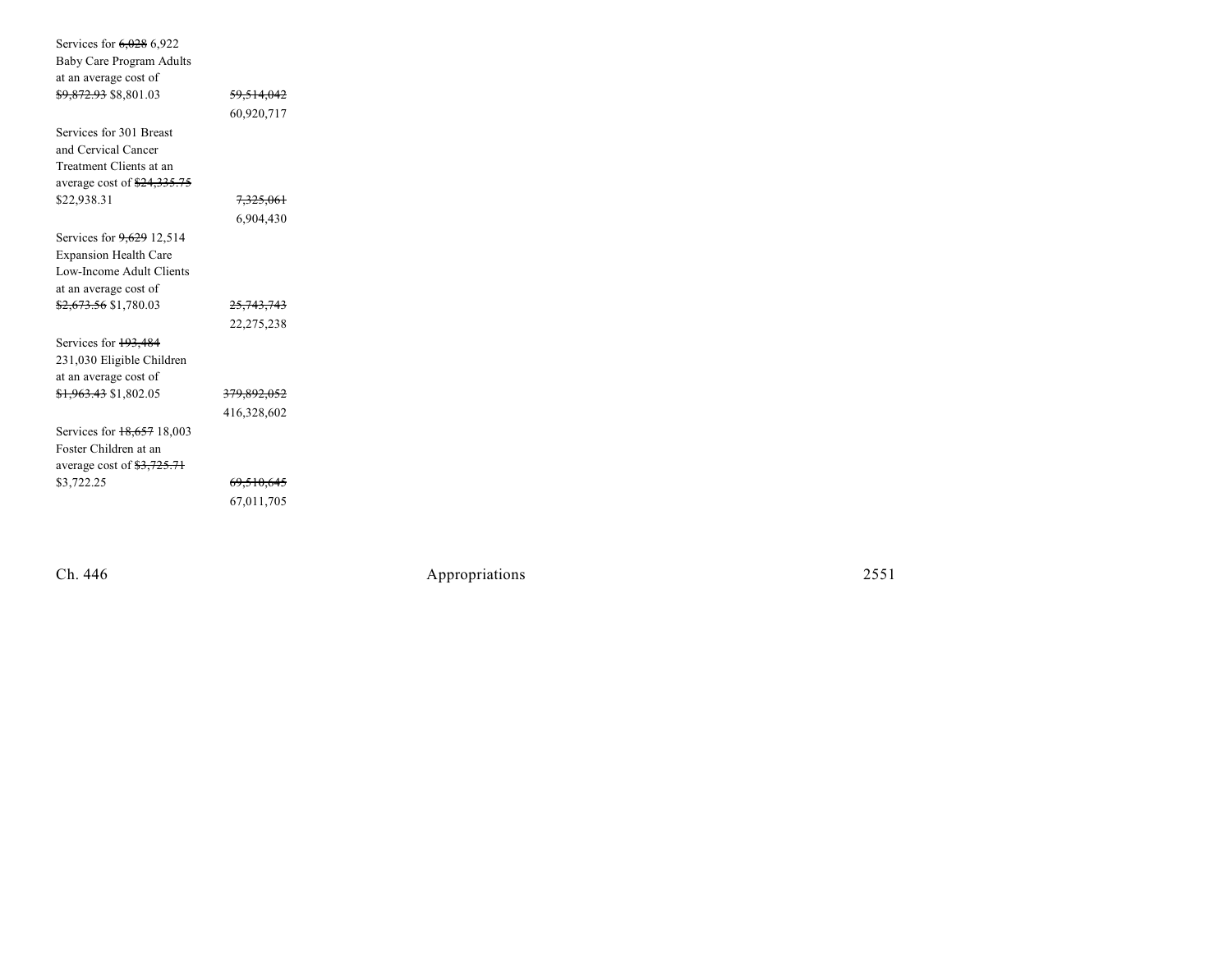|                                                                     |                           |               |   |                               |                                                | <b>APPROPRIATION FROM</b>   |                                       |                                |
|---------------------------------------------------------------------|---------------------------|---------------|---|-------------------------------|------------------------------------------------|-----------------------------|---------------------------------------|--------------------------------|
|                                                                     | ITEM &<br><b>SUBTOTAL</b> | <b>TOTAL</b>  |   | <b>GENERAL</b><br><b>FUND</b> | <b>GENERAL</b><br><b>FUND</b><br><b>EXEMPT</b> | <b>CASH</b><br><b>FUNDS</b> | <b>REAPPROPRIATED</b><br><b>FUNDS</b> | <b>FEDERAL</b><br><b>FUNDS</b> |
|                                                                     | \$                        | \$            | S |                               | \$                                             | \$                          | \$<br>\$                              |                                |
| Services for $3,738$ 4,030                                          |                           |               |   |                               |                                                |                             |                                       |                                |
| Non-Citizens at an average<br>$cost of \frac{15,057.57}{15,057.57}$ |                           |               |   |                               |                                                |                             |                                       |                                |
| \$15,193.07                                                         | 56,285,199                |               |   |                               |                                                |                             |                                       |                                |
|                                                                     | 61,228,080                |               |   |                               |                                                |                             |                                       |                                |
| <b>REPAYMENT OF FEDERAL</b>                                         |                           |               |   |                               |                                                |                             |                                       |                                |
| <b>DISALLOWANCE</b>                                                 | 3,176,846                 |               |   |                               |                                                |                             |                                       |                                |
|                                                                     |                           | 2,317,412,942 |   |                               | $705,026,741(M)$ 369,000,000                   | 83,134,734                  | 767,998 <sup>*</sup>                  | 1,159,483,469                  |
|                                                                     |                           | 2,463,301,330 |   | 769,068,351(M)                |                                                | 92,737,346 <sup>a</sup>     | 661,475 <sup>b</sup>                  | 1,231,834,158                  |

 $\degree$  Of this amount,  $$69,059,065$  \$73,929,336 shall be from the Health Care Expansion Fund created in Section 24-22-117 (2) (a) (I), C.R.S.;  $$13,842,626$  \$18,180,399 represents public funds certified as expenditures incurred by public hospitals and agencies that are eligible for federal financial participation under the Medicaid program; and \$233,043 \$627,611 shall be from the Autism Treatment Fund created in Section 25.5-6-805, C.R.S.

<sup>b</sup> This amount shall be transferred from the Department of Public Health and Environment pursuant to Section 24-22-117 (2) (d) (II) (D), C.R.S.

#### **(3) MEDICAID MENTAL HEALTH COMMUNITY PROGRAMS**

| (A) Mental Health              |             |               |                          |                 |                        |
|--------------------------------|-------------|---------------|--------------------------|-----------------|------------------------|
| <b>Capitation Payments for</b> |             |               |                          |                 |                        |
| 373,893 412,302                |             |               |                          |                 |                        |
| <b>Estimated Medicaid</b>      |             |               |                          |                 |                        |
| <b>Eligible Clients</b>        | 207,063,207 | 96,923,108(M) | $6,590,965$ <sup>a</sup> | $7.205^{\circ}$ | <del>103,541,929</del> |
|                                | 214,959,961 | 98,923,278(M) | 8,537,860 <sup>a</sup>   | $7.330^b$       | 107,491,493            |
|                                |             |               |                          |                 |                        |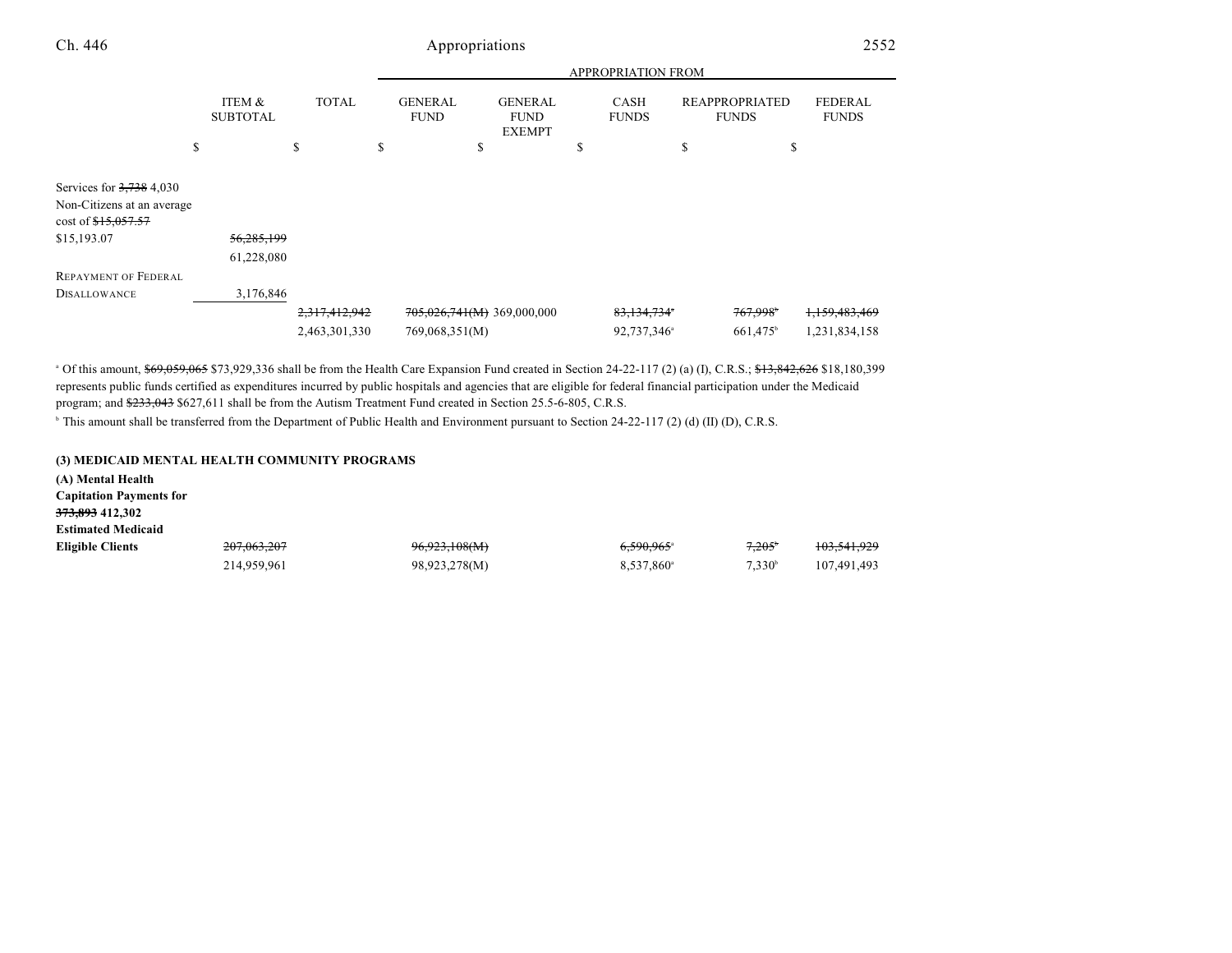<sup>a</sup> This amount OF THESE AMOUNTS, \$8,480,437 shall be from the Health Care Expansion Fund created in Section 24-22-117 (2) (a) (I), C.R.S. AND \$57,423 SHALL BE FROM THE AUTISM TREATMENT FUND CREATED IN SECTION 25.5-6-805, C.R.S.

<sup>b</sup> This amount shall be transferred from the Department of Public Health and Environment for the Breast and Cervical Cancer Prevention and Treatment Program created pursuant to Section 24-22-117 (2) (d) (II) (D), C.R.S.

#### **(B) Other Medicaid Mental Health Payments**

| Medicaid Mental Health   |                      |            |                    |
|--------------------------|----------------------|------------|--------------------|
| Fee for Service Payments | <del>1,585,270</del> | 792,635(M) | <del>792,635</del> |
|                          | 1,437,155            | 718,578(M) | 718,577            |
|                          | 208,648,477          |            |                    |
|                          | 216,397,116          |            |                    |

#### **(4) INDIGENT CARE PROGRAM**

| Safety Net Provider        |             |               |                          |                      |             |
|----------------------------|-------------|---------------|--------------------------|----------------------|-------------|
| Payments                   | 296,188,630 | 13,090,782(M) | 135,003,533 <sup>a</sup> |                      | 148,094,315 |
| Colorado Health Care       |             |               |                          |                      |             |
| Services Fund              | 15,000,000  | 15,000,000    |                          |                      |             |
| The Children's Hospital,   |             |               |                          |                      |             |
| Clinic Based Indigent Care | 26,291,760  | 3,059,880(M)  |                          | 10,086,000           | 13,145,880  |
|                            | 27,029,760  |               |                          | $10,455,000^{\circ}$ | 13,514,880  |
| Health Care Services Fund  |             |               |                          |                      |             |
| Programs                   | 9,828,000   |               |                          | 4,914,000            | 4,914,000   |
|                            | 9,090,000   |               |                          | $4,545,000^{\circ}$  | 4,545,000   |
| Pediatric Speciality       |             |               |                          |                      |             |
| Hospital                   | 12,865,212  | 5,551,000(M)  | 386,606°                 | 495,000 <sup>d</sup> | 6,432,606   |
|                            | 12,828,584  |               | $368,292^{\circ}$        |                      | 6,414,292   |
|                            |             |               |                          |                      |             |

| Ch. 446 | Appropriations | 2553 |
|---------|----------------|------|
|         |                |      |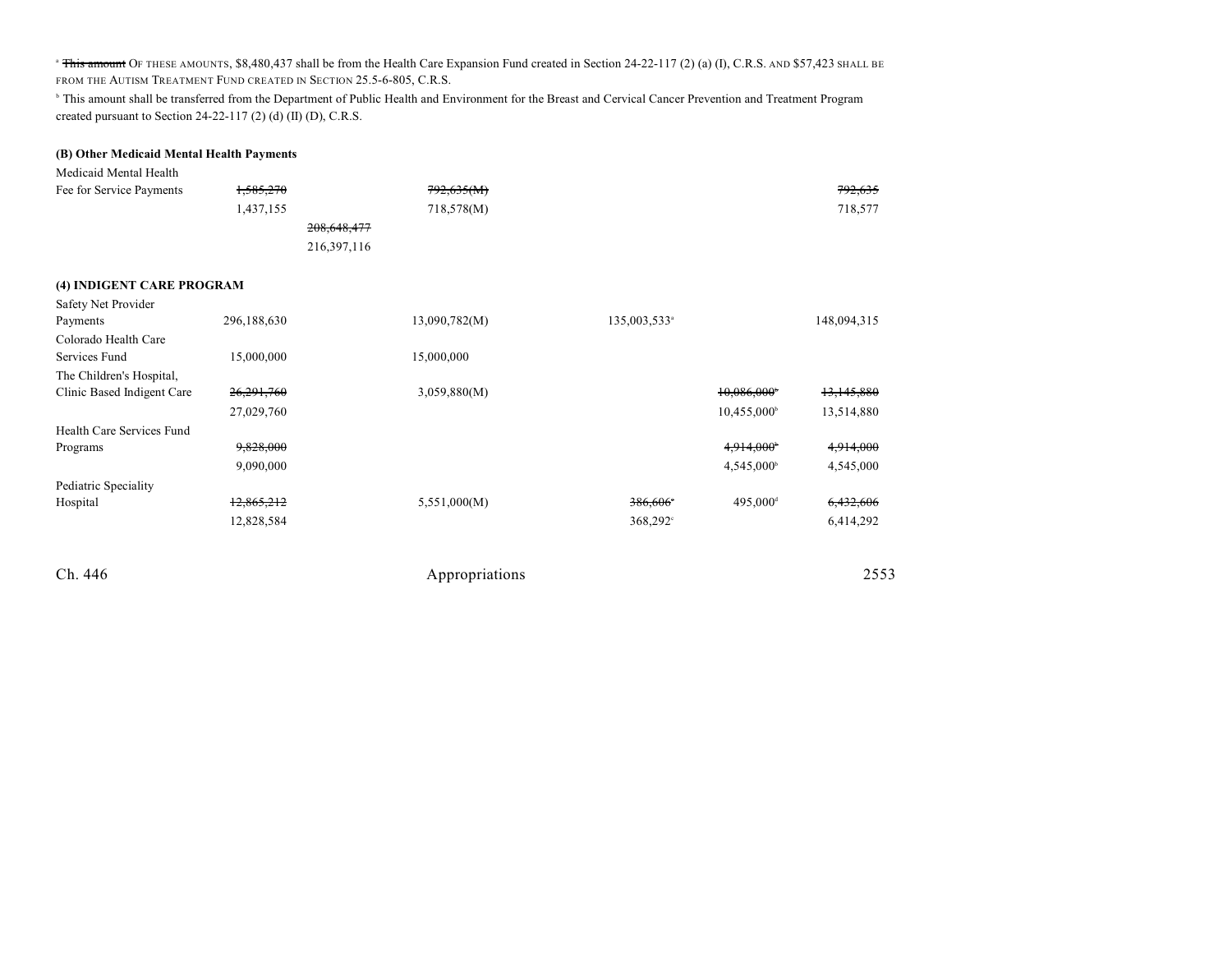|                                                                                            |                           |              |                               |                                                | APPROPRIATION FROM      |                                       |                                |
|--------------------------------------------------------------------------------------------|---------------------------|--------------|-------------------------------|------------------------------------------------|-------------------------|---------------------------------------|--------------------------------|
|                                                                                            | ITEM &<br><b>SUBTOTAL</b> | <b>TOTAL</b> | <b>GENERAL</b><br><b>FUND</b> | <b>GENERAL</b><br><b>FUND</b><br><b>EXEMPT</b> | CASH<br><b>FUNDS</b>    | <b>REAPPROPRIATED</b><br><b>FUNDS</b> | <b>FEDERAL</b><br><b>FUNDS</b> |
| \$                                                                                         |                           | \$           | \$                            | \$                                             | \$                      | \$                                    | \$                             |
| H.B. 05-1262<br>Appropriation from<br>General Fund to Pediatric                            |                           |              |                               |                                                |                         |                                       |                                |
| Speciality Hospital Fund<br>H.B. 05-1262<br>Appropriation from<br>Tobacco Tax Cash Fund to | 495,000                   |              |                               | 495,000°                                       |                         |                                       |                                |
| the General Fund                                                                           | 495,000                   |              |                               |                                                | 495,000 <sup>f</sup>    |                                       |                                |
| Primary Care Fund                                                                          |                           |              |                               |                                                |                         |                                       |                                |
| Program                                                                                    | 31,294,657                |              |                               |                                                | 31,294,657 <sup>s</sup> |                                       |                                |
| S.B. 06-145 Inpatient<br>Provider Fee                                                      | 2,154,322                 |              |                               |                                                | 1,077,161               |                                       | 1,077,161                      |
| S.B. 06-145 Outpatient                                                                     |                           |              |                               |                                                |                         |                                       |                                |
| Provider Fee                                                                               | 3,051,374                 |              |                               |                                                |                         |                                       |                                |
| <del>H.B. 97-1304 Children's</del><br><b>Basic Health Plan Trust</b>                       | 375,717                   |              |                               |                                                | 375,717                 |                                       |                                |
| Children's Basic Health                                                                    |                           |              |                               |                                                |                         |                                       |                                |
| Plan Administration                                                                        | 6,951,590                 |              |                               |                                                | 3,015,871               |                                       | 3,935,719                      |
|                                                                                            | 6,351,590                 |              |                               |                                                | 2,785,441               |                                       | 3,566,149                      |
| Children's Basic Health                                                                    |                           |              |                               |                                                |                         |                                       |                                |
| Plan Premium Costs <sup>14</sup>                                                           | 148,842,315               |              |                               |                                                | 52,336,927              |                                       | 96,505,388                     |
|                                                                                            | 125,467,443               |              |                               |                                                | $44,120,656^k$          |                                       | 81,346,787                     |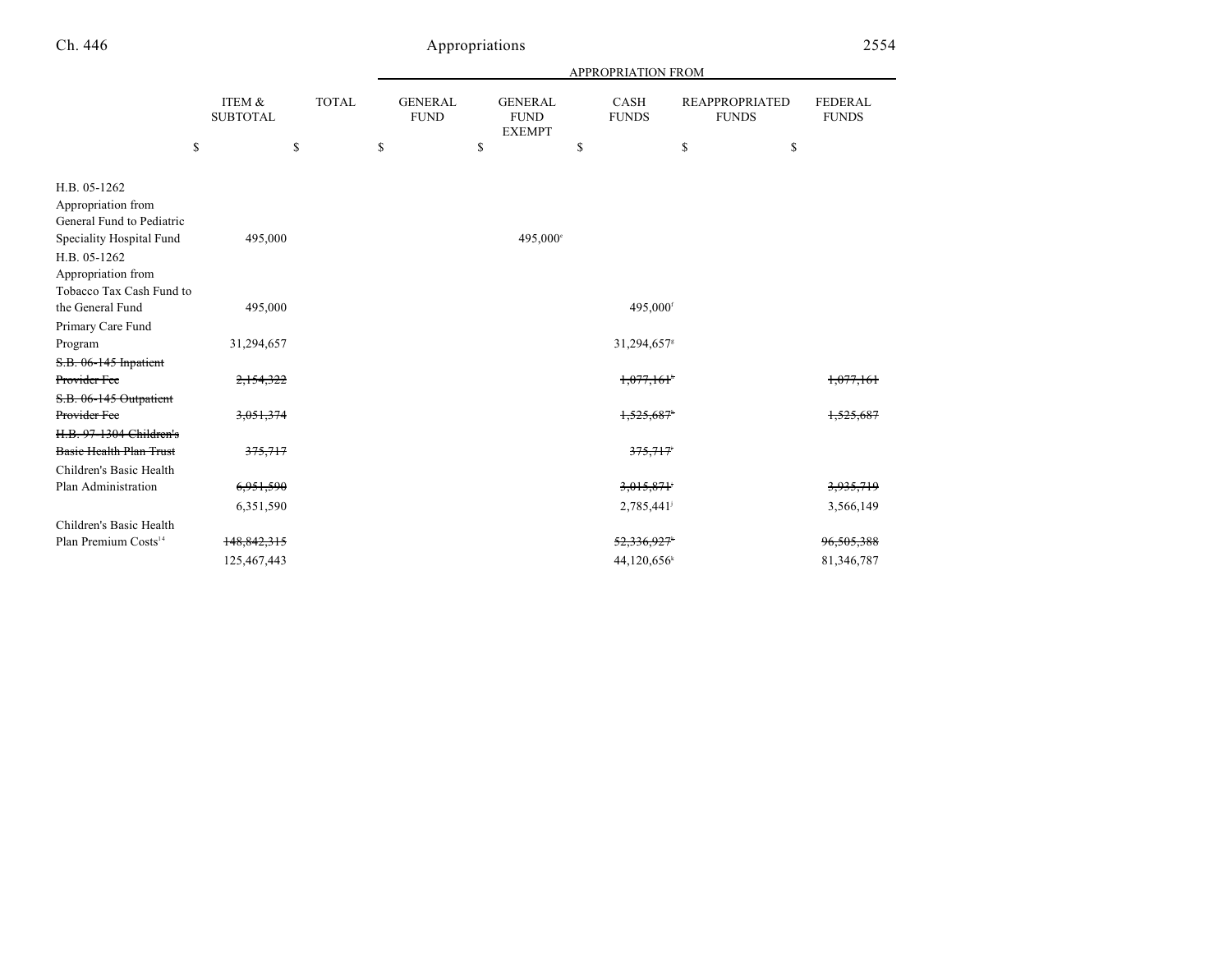| Children's Basic Health<br>Plan Dental Benefit        |            |             |                          |           |
|-------------------------------------------------------|------------|-------------|--------------------------|-----------|
| Costs <sup>15</sup>                                   | 12,168,394 |             | 4,258,938                | 7,909,456 |
|                                                       | 10,404,713 |             | 3,641,650                | 6,763,063 |
| Comprehensive Primary                                 |            |             |                          |           |
| and Preventive Care                                   |            |             |                          |           |
| Grants Program                                        | 6,459,236  |             | 6,459,236                |           |
|                                                       | 3,082,680  |             | $3,082,680$ <sup>m</sup> |           |
| <b>COMPREHENSIVE PRIMARY</b><br>AND PREVENTATIVE CARE |            |             |                          |           |
| <b>RURAL AND PUBLIC</b>                               |            |             |                          |           |
| HOSPITALS PAYMENT                                     | 6,260,962  |             | $3,130,481$ <sup>m</sup> | 3,130,481 |
|                                                       |            | 572,461,207 |                          |           |
|                                                       |            | 543,989,019 |                          |           |

<sup>a</sup> This amount represents public funds certified as representing expenditures incurred by hospitals that are eligible for federal financial participation under the Medicaid Major Teaching Hospital Program, Medicaid, and the Medicaid Disproportionate Share Payments to Hospitals Program.

<sup>b</sup> These amounts shall be from the Health Care Services Fund created in Section 25.5-3-112 (1) (a), C.R.S.

 This amount shall be from the Supplemental Tobacco Litigation Settlement Moneys Account in the Pediatric Specialty Hospital Fund created in Section 24-22-117 <sup>c</sup> (2) (e) (II), C.R.S.

 $\alpha$ <sup>4</sup> This amount shall be from the Pediatric Specialty Hospital Fund created in Section 24-22-117 (2) (e), C.R.S.

<sup>e</sup> This amount is not subject to the limitation on state fiscal year spending imposed by Article X, Section 20 of the State Constitution. This amount is also not subject to the statutory limitation on General Fund appropriation growth or any other spending limitation existing in law pursuant to Article X, Section 21 (8) of the State Constitution.

<sup>f</sup> This amount shall be from the Tobacco Tax Cash Fund created in Section 24-22-117 (l) (a), C.R.S. This appropriation partially meets the requirement to appropriate a portion of the revenues collected from imposition of additional state cigarette and tobacco taxes to the General Fund pursuant to Section 21 of Article X of the State Constitution.

 $\textdegree$  This amount shall be from the Primary Care Fund created in Section 24-22-117 (2) (b) (I), C.R.S.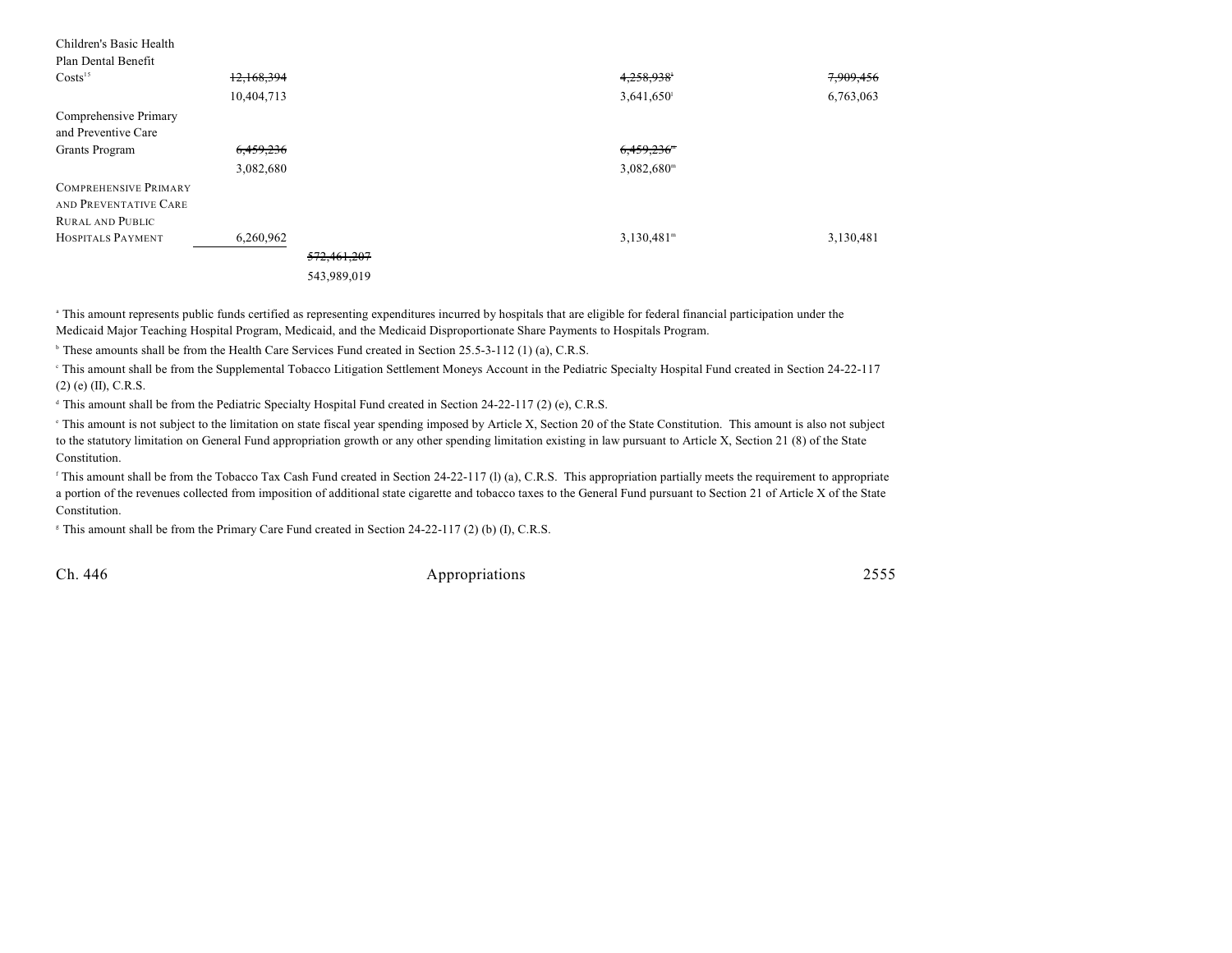|                           |              |                               |                               | $\cdots$             |                                       |                                |
|---------------------------|--------------|-------------------------------|-------------------------------|----------------------|---------------------------------------|--------------------------------|
| ITEM &<br><b>SUBTOTAL</b> | <b>TOTAL</b> | <b>GENERAL</b><br><b>FUND</b> | <b>GENERAL</b><br><b>FUND</b> | CASH<br><b>FUNDS</b> | <b>REAPPROPRIATED</b><br><b>FUNDS</b> | <b>FEDERAL</b><br><b>FUNDS</b> |
|                           |              |                               | <b>EXEMPT</b>                 |                      |                                       |                                |
|                           |              |                               |                               |                      |                                       |                                |

APPROPRIATION FROM

#### " These amounts represent funds paid from local government fees to hospital providers in order to draw down federal financial participation under Medicaid.

This amount shall be from annual premiums paid by participating families. <sup>i</sup>

<sup>j</sup> Of this amount,  $\frac{62.475.871}{2.245.441}$  \$2.245.441shall be from the Children's Basic Health Plan Trust Fund created in Section 25.5-8-105 (1), C.R.S., and \$540,000 shall be from the Health Care Expansion Fund created in Section 24-22-117 (2) (a) (I), C.R.S.

<sup>k</sup> Of this amount,  $\frac{627,484,999}{2}$  \$18,993,282 shall be from the Health Care Expansion Fund created in Section 24-22-117 (2) (a) (I), C.R.S.;  $\frac{624,460,781}{2}$  \$23,114,664 shall be from the Children's Basic Health Plan Trust Fund created in Section 25.5-8-105 (1), C.R.S.; \$219,896 \$1,841,459 shall be from the Children's Basic Health Plan Trust and Supplemental Tobacco Litigation Settlement Moneys Account created in Section 25.5-8-105 (1), C.R.S.; and \$171,251 shall be from the Colorado Immunization Fund created in Section 25-4-2301, C.R.S.

<sup>1</sup>Of this amount,  $\frac{62,360,199}{2,317,508}$  shall be from the Children's Basic Health Plan Trust Fund created in Section 25.5-8-105 (1), C.R.S.;  $\frac{61,885,332}{1,324,142}$ shall be from the Health Care Expansion Fund created in Section 24-22-117 (2) (a) (I), C.R.S.; and \$13,407 shall be from the Children's Basic Health Plan Trust and Supplemental Tobacco Litigation Settlement Moneys Account created in Section 25.5-8-105 (1), C.R.S.

" This amount shall be from the Comprehensive Primary and Preventive Care Fund created in Section 25.5-3-207 (1), C.R.S.

#### **(5) OTHER MEDICAL SERVICES**

| Services for 5,389 Old    |            |                         |                     |
|---------------------------|------------|-------------------------|---------------------|
| Age Pension State Medical |            |                         |                     |
| Program clients           | 15,311,715 | 12,836,715 <sup>a</sup> | $2,475,000^{\circ}$ |
| Transfer of Tobacco Tax   |            |                         |                     |
| Cash Fund into the        |            |                         |                     |
| Supplemental Old Age      |            |                         |                     |
| Pension State Medical     |            |                         |                     |
| Fund                      | 2,475,000  | $2,475,000^{\circ}$     |                     |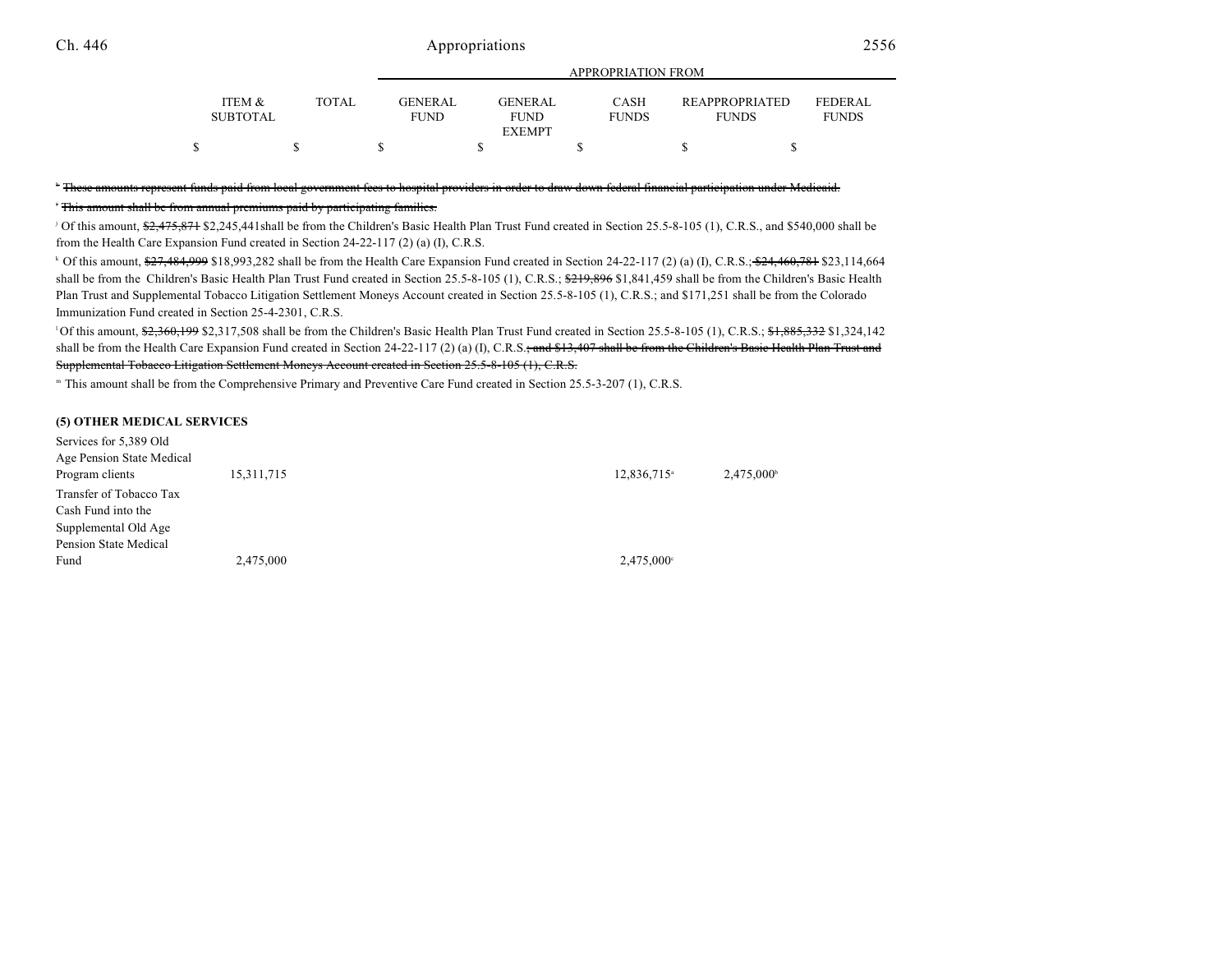| Commission on Family          |            |             |              |             |                        |            |
|-------------------------------|------------|-------------|--------------|-------------|------------------------|------------|
| Medicine Residency            |            |             |              |             |                        |            |
| <b>Training Programs</b>      | 2,173,558  |             | 1,086,779(M) |             |                        | 1,086,779  |
| <b>Enhanced Prenatal Care</b> |            |             |              |             |                        |            |
| Training and Technical        |            |             |              |             |                        |            |
| Assistance                    | 117,411    |             | 58,706(M)    |             |                        | 58,705     |
| Nurse Home Visitor            |            |             |              |             |                        |            |
| Program                       | 3,010,000  |             |              |             | 1,505,000 <sup>d</sup> | 1,505,000  |
| Medicare Modernization        |            |             |              |             |                        |            |
| Act of 2003 State             |            |             |              |             |                        |            |
| <b>Contribution Payment</b>   | 81,155,195 |             | 81,155,195   |             |                        |            |
|                               | 75,283,391 |             | 75,283,391   |             |                        |            |
| Public School Health          |            |             |              |             |                        |            |
| Services                      | 27,501,534 |             |              | 14,101,907° |                        | 13,399,627 |
| Colorado Cares Rx             |            |             |              |             |                        |            |
| Program Contract Costs        | 2,278,378  |             |              | 2,278,378f  |                        |            |
|                               |            | 134,022,791 |              |             |                        |            |
|                               |            | 128,150,987 |              |             |                        |            |
|                               |            |             |              |             |                        |            |

 $^{\circ}$  Of this amount, \$9,998,483 shall be from the Old Age Pension Health and Medical Care Fund, pursuant to Section 7 (C) of Article 24 of the State Constitution, and \$2,838,232 shall be from the Supplemental Old Age Pension Health and Medical Care Fund created in Section 25.5-2-101 (2), C.R.S. Of the amount from the Supplemental Old Age Pension Health and Medical Care Fund, \$750,000 is the statutorily required transfer into the fund pursuant to the provisions of Section 39-26-123 (3), C.R.S., and \$2,088,232 is unexpended fund balance in the Supplemental Old Age Pension Health Medical Care Fund.

<sup>b</sup> This amount shall be a transfer of funds from the Tobacco Tax Cash Fund created in Section 24-22-117 (1) (a), C.R.S., into the Supplemental Old Age Pension Health and Medical Care Fund and shall be in addition to the amount appropriated from this fund as cash funds.

 $\degree$  This amount shall be from the Tobacco Tax Cash Fund created in Section 24-22-117 (1) (a), C.R.S. This appropriation meets the requirement to appropriate a portion of the revenues collected from the imposition of additional state cigarette and tobacco taxes to the Old Age Pension program for health related purposes pursuant to Section 21 of Article X of the State Constitution.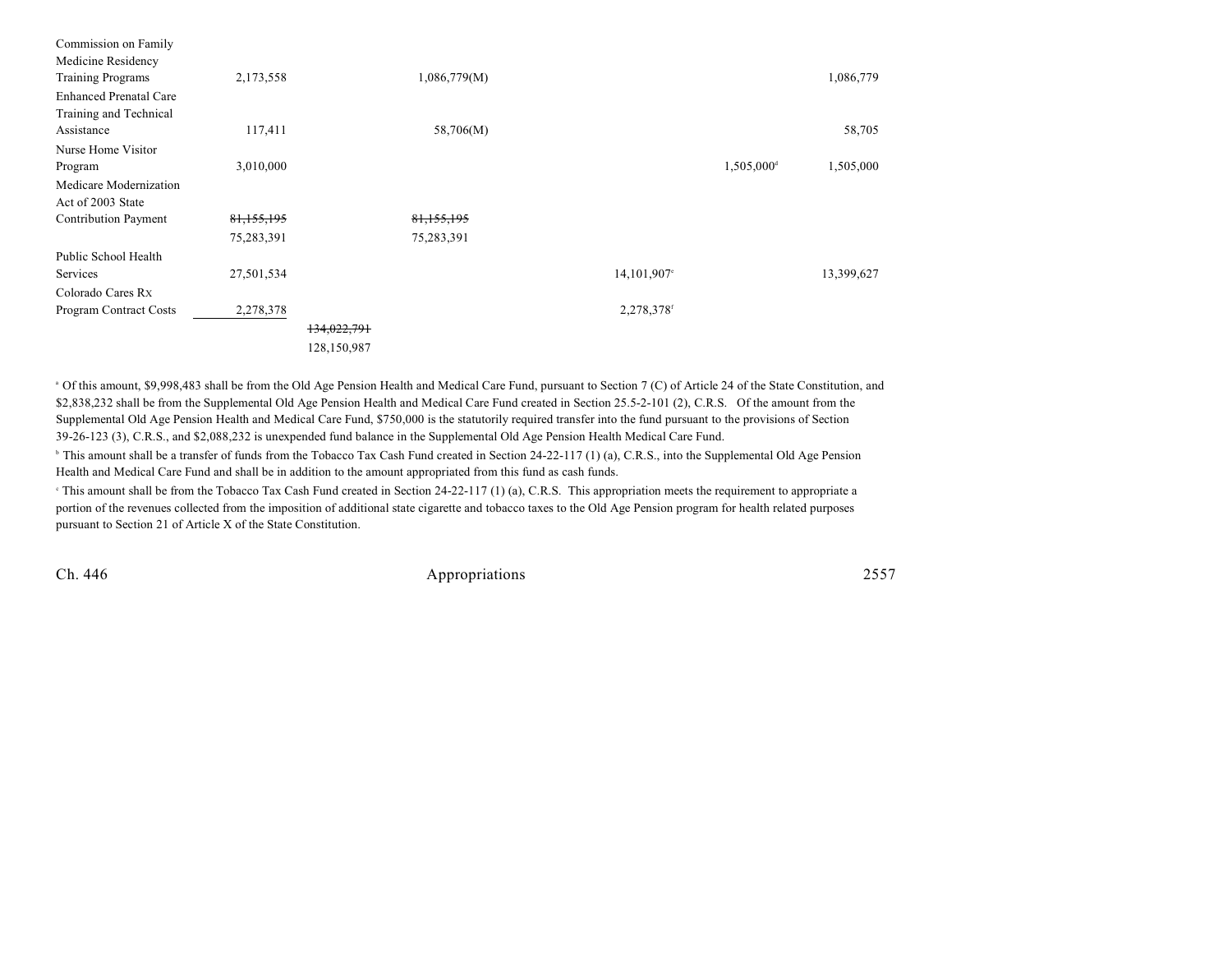|                           |       |                               | APPROPRIATION FROM     |                             |                                       |                                |  |  |
|---------------------------|-------|-------------------------------|------------------------|-----------------------------|---------------------------------------|--------------------------------|--|--|
| ITEM &<br><b>SUBTOTAL</b> | TOTAL | <b>GENERAL</b><br><b>FUND</b> | GENERAL<br><b>FUND</b> | <b>CASH</b><br><b>FUNDS</b> | <b>REAPPROPRIATED</b><br><b>FUNDS</b> | <b>FEDERAL</b><br><b>FUNDS</b> |  |  |
|                           |       |                               | <b>EXEMPT</b>          |                             |                                       |                                |  |  |
|                           |       |                               |                        |                             |                                       |                                |  |  |

<sup>d</sup> This amount shall be transferred from the Department of Public Health and Environment.

This amount represents funds certified as expenditures incurred by school districts that are eligible for federal financial participation under Medicaid. <sup>e</sup>

In This amount shall be from the Colorado Cares Rx Program Cash Fund created in Section 25.5-2.5-105 (1), C.R.S.

#### **(6) DEPARTMENT OF HUMAN SERVICES MEDICAID-FUNDED PROGRAMS**

#### **(A) Executive Director's**

| <b>Office - Medicaid</b> |                       |                         |               |           |
|--------------------------|-----------------------|-------------------------|---------------|-----------|
| Funding <sup>16</sup>    | <del>14,426,718</del> | <del>7,141,131(M)</del> | $388^{\circ}$ | 7,285,199 |
|                          | 14.351.038            | 7,263,455(M)            |               | 7.087.195 |

#### **(B) Office of Information Technology Services - Medicaid Funding**

| Colorado Benefits      |           |              |                     |                  |           |
|------------------------|-----------|--------------|---------------------|------------------|-----------|
| Management System      | 7,971,202 | 3,734,248(M) |                     | $476,871$ *      | 3,760,083 |
|                        | 9,713,067 | 3,716,692(M) | $1,115,501^{\circ}$ | $31,086^{\circ}$ | 4,849,788 |
| CBMS SAS-70 Audit      | 51,718    | 24,228(M)    |                     | 3,094            | 24,396    |
|                        | 57,075    |              | 1.319 <sup>c</sup>  | $3,030^{\circ}$  | 28,498    |
| <b>CBMS FEDERAL</b>    |           |              |                     |                  |           |
| <b>REALLOCATION</b>    | 974,393   |              |                     |                  | 974,393   |
| Other Office of        |           |              |                     |                  |           |
| Information Technology |           |              |                     |                  |           |
| Services line items    | 427,453   | 213,867(M)   |                     |                  | 213,586   |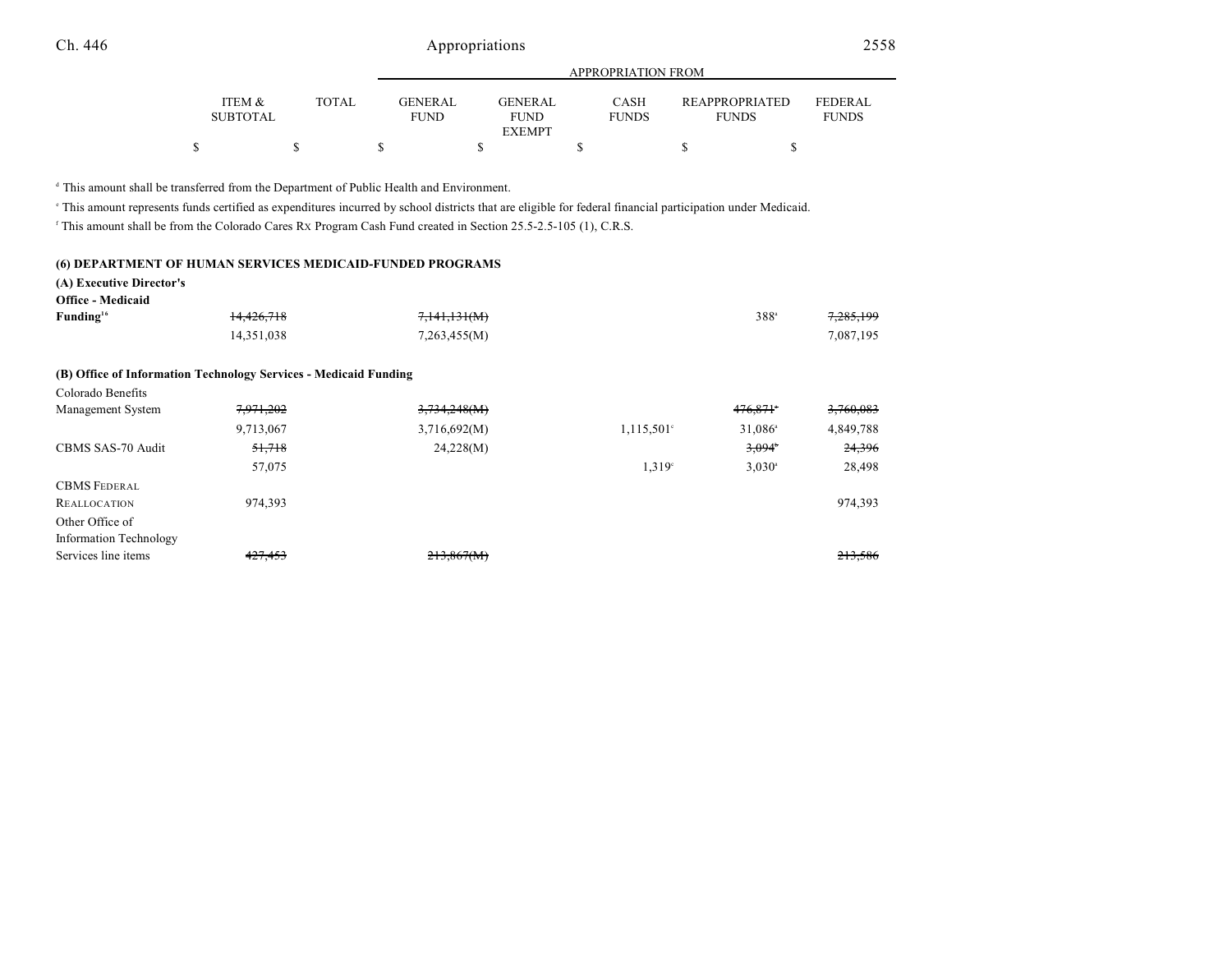442,191 221,095(M) 221,096

|                                                  |                                                                          | <sup>a</sup> THESE AMOUNTS Of this amount, \$433,601 shall be from the Children's Basic Health Trust Fund created in Section 25.5-8-105 (1), C.R.S.; and \$43,658 shall be |                      |
|--------------------------------------------------|--------------------------------------------------------------------------|----------------------------------------------------------------------------------------------------------------------------------------------------------------------------|----------------------|
|                                                  |                                                                          | from moneys in the Old Age Pension Fund appropriated to the Department of Human Services, pursuant to Article 24 of the State Constitution.                                |                      |
|                                                  |                                                                          | <sup>*</sup> Of these amounts, \$2,260 shall be from the Children's Basic Health Trust Fund created in Section 25.5-8-105 (1), C.R.S.; \$618 shall be from the Health Care |                      |
|                                                  |                                                                          | Expansion Fund created in Section $24-22-117(2)(a)(f)$ , C.R.S.; and \$216 shall be from moneys in the Old Age Pension Fund appropriated to the Department of              |                      |
|                                                  | Human Services, pursuant to Article 24 of the State Constitution.        |                                                                                                                                                                            |                      |
|                                                  |                                                                          | <sup>c</sup> Of these amounts, \$1,099,496 shall be from the Health Care Supplemental Appropriations and Overexpenditures Account in the Tobacco                           |                      |
|                                                  |                                                                          | LITIGATION SETTLEMENT CASH FUND ESTABLISHED PURSUANT TO SECTION 24-22-115 (4) (a), C.R.S., AND \$17,324 SHALL BE FROM THE CHILDREN'S BASIC HEALTH                          |                      |
|                                                  | TRUST FUND CREATED IN SECTION 25.5-8-105 (1), C.R.S.                     |                                                                                                                                                                            |                      |
| (C) Office of Operations -                       |                                                                          |                                                                                                                                                                            |                      |
| <b>Medicaid Funding</b>                          | 6.054.395                                                                | 3,027,198(M)                                                                                                                                                               | 3,027,197            |
| (D) Division of Child Welfare - Medicaid Funding |                                                                          |                                                                                                                                                                            |                      |
| Administration                                   | 130.712                                                                  | 65,356(M)                                                                                                                                                                  | 65,356               |
|                                                  | 127,686                                                                  | 63,843(M)                                                                                                                                                                  | 63,843               |
| Child Welfare Services                           | 18,773,007                                                               | 9,386,504(M)                                                                                                                                                               | <del>9,386,503</del> |
|                                                  | 18,508,228                                                               | 9,254,114(M)                                                                                                                                                               | 9,254,114            |
|                                                  | 18.903.719                                                               |                                                                                                                                                                            |                      |
|                                                  | 18,635,914                                                               |                                                                                                                                                                            |                      |
|                                                  | (E) Mental Health and Alcohol and Drug Abuse Services - Medicaid Funding |                                                                                                                                                                            |                      |
| Administration                                   | 325,197                                                                  | 162,598(M)                                                                                                                                                                 | 162,599              |
| Ch. 446                                          |                                                                          | Appropriations                                                                                                                                                             | 2559                 |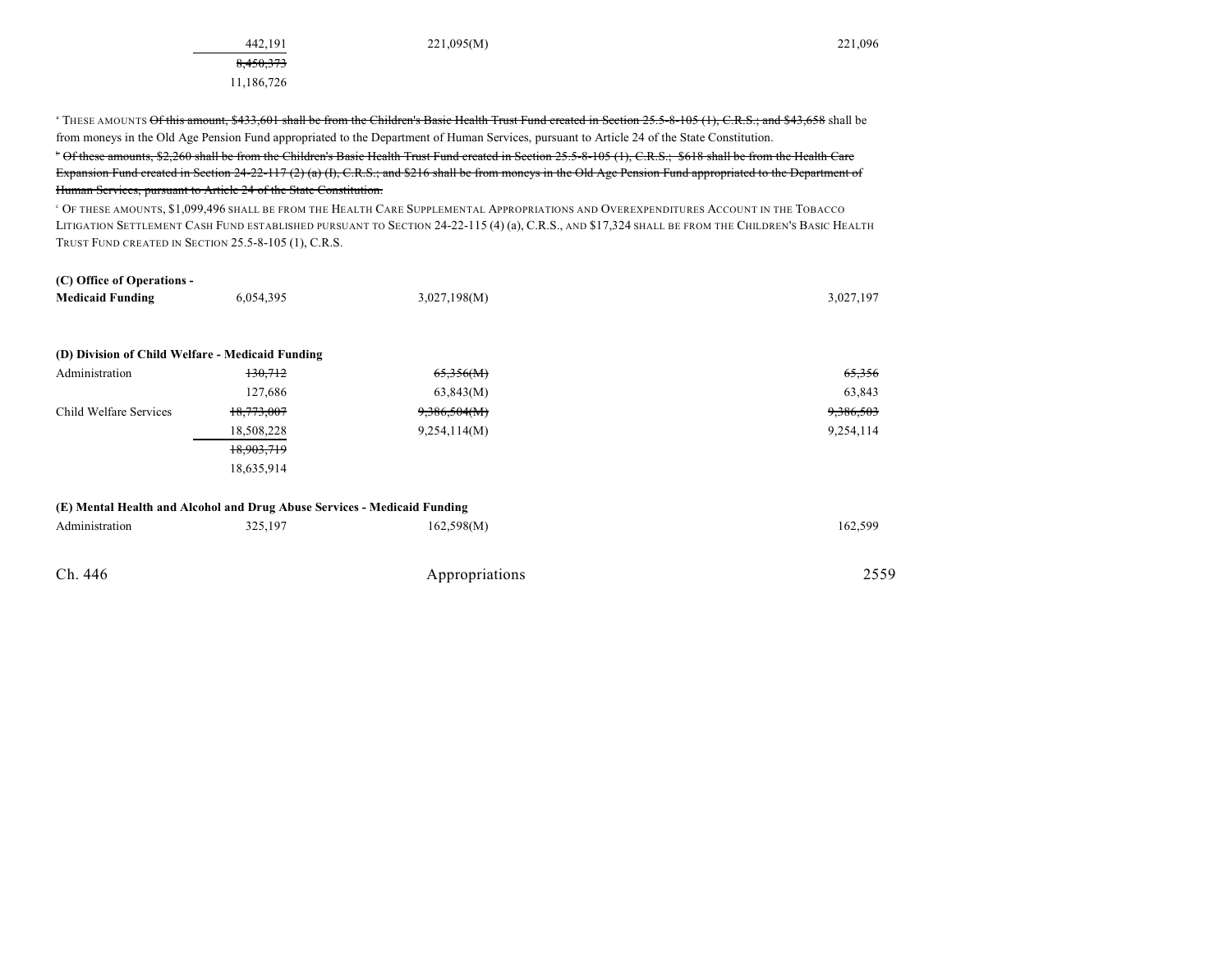|                                                      |                           |              |    | <b>APPROPRIATION FROM</b>     |                                                |    |                             |    |                                       |                                |
|------------------------------------------------------|---------------------------|--------------|----|-------------------------------|------------------------------------------------|----|-----------------------------|----|---------------------------------------|--------------------------------|
|                                                      | ITEM &<br><b>SUBTOTAL</b> | <b>TOTAL</b> |    | <b>GENERAL</b><br><b>FUND</b> | <b>GENERAL</b><br><b>FUND</b><br><b>EXEMPT</b> |    | <b>CASH</b><br><b>FUNDS</b> |    | <b>REAPPROPRIATED</b><br><b>FUNDS</b> | <b>FEDERAL</b><br><b>FUNDS</b> |
|                                                      | \$                        | \$           | \$ | \$                            |                                                | \$ |                             | \$ | \$                                    |                                |
| Residential Treatment for                            |                           |              |    |                               |                                                |    |                             |    |                                       |                                |
| Youth (H.B. 99-1116)                                 | 119,225                   |              |    | 35,499(M)                     |                                                |    |                             |    |                                       | 83,726                         |
| Mental Health Institutes                             | 3,704,738                 |              |    | 1,852,369(M)                  |                                                |    |                             |    |                                       | 1,852,369                      |
| Alcohol and Drug Abuse                               |                           |              |    |                               |                                                |    |                             |    |                                       |                                |
| Division, Administration                             | 54,088                    |              |    | 27,044(M)                     |                                                |    |                             |    |                                       | 27,044                         |
| Alcohol and Drug Abuse<br>Division, High Risk        |                           |              |    |                               |                                                |    |                             |    |                                       |                                |
| Pregnant Women Program                               | 1,013,700                 |              |    | 506,850(M)                    |                                                |    |                             |    |                                       | 506,850                        |
|                                                      | 5,216,948                 |              |    |                               |                                                |    |                             |    |                                       |                                |
| (F) Services for People with Disabilities - Medicaid |                           |              |    |                               |                                                |    |                             |    |                                       |                                |
| <b>Funding</b>                                       |                           |              |    |                               |                                                |    |                             |    |                                       |                                |
| Community Services for                               |                           |              |    |                               |                                                |    |                             |    |                                       |                                |
| People with                                          |                           |              |    |                               |                                                |    |                             |    |                                       |                                |
| Developmental                                        |                           |              |    |                               |                                                |    |                             |    |                                       |                                |
| Disabilities,                                        |                           |              |    |                               |                                                |    |                             |    |                                       |                                |
| Administration                                       | 2,742,062                 |              |    | 1,371,031(M)                  |                                                |    |                             |    |                                       | 1,371,031                      |
|                                                      | 2,624,779                 |              |    | 1,312,389(M)                  |                                                |    |                             |    |                                       | 1,312,390                      |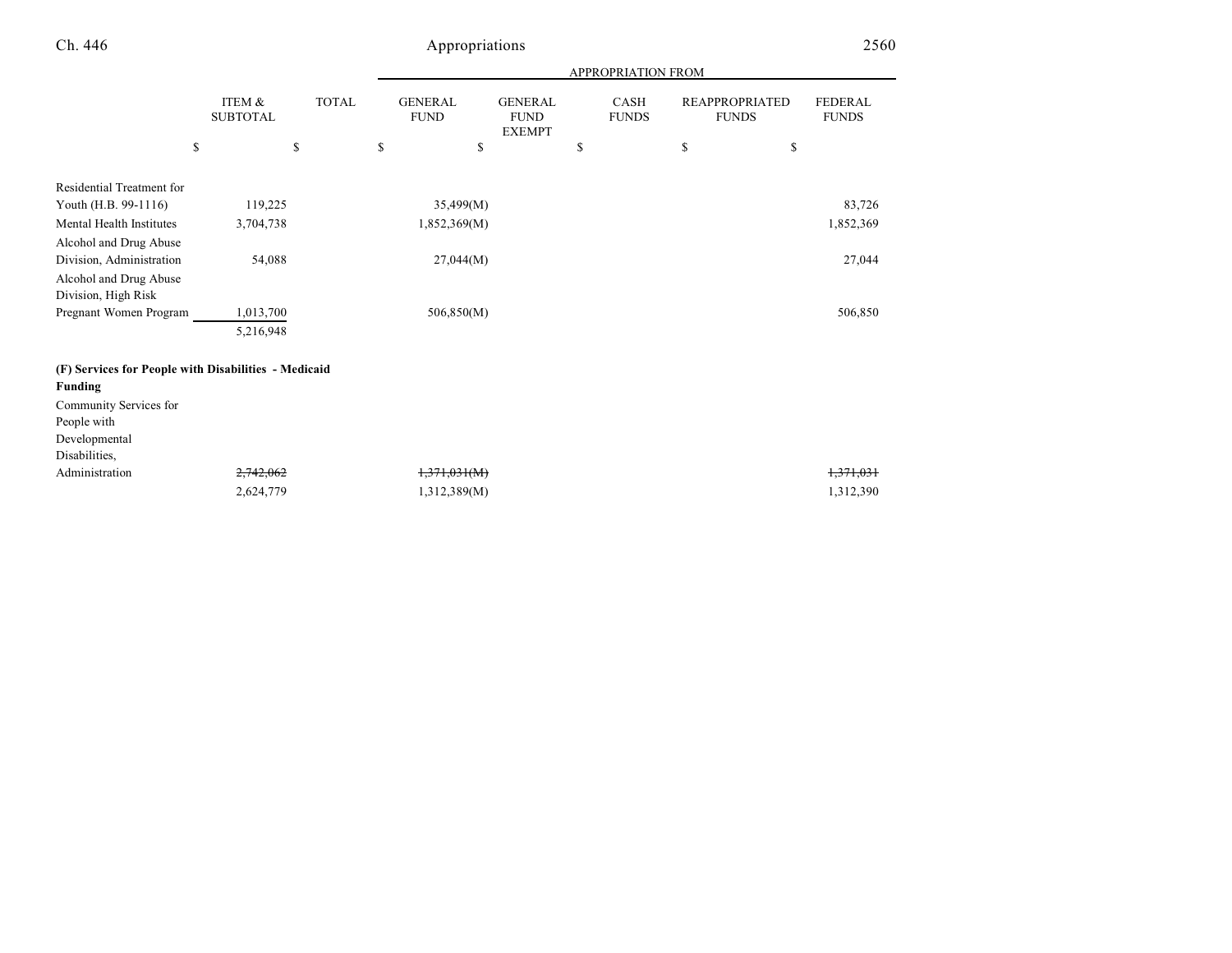| 300,903,609 | 149,835,764(M) | 583,199                |             | 150,484,646 |
|-------------|----------------|------------------------|-------------|-------------|
| 288,877,499 | 143,826,022(M) | 579,886 <sup>a</sup>   |             | 144,471,591 |
|             |                |                        |             |             |
|             |                |                        |             |             |
|             |                |                        |             |             |
|             |                |                        |             |             |
|             |                |                        |             |             |
| 2,000,000   |                | 1,000,000 <sup>b</sup> |             | 1,000,000   |
| 46,137,930  | 22,089,464(M)  |                        | $979,501$ ° | 23,068,965  |
|             |                |                        |             |             |
|             |                |                        |             |             |
| 1,142,912   | 571,456(M)     |                        |             | 571,456     |
| 352,926,513 |                |                        |             |             |
| 340,783,120 |                |                        |             |             |
|             |                |                        |             |             |

<sup>a</sup> This amount shall be from the Health Care Expansion Fund, created in Section 24-22-117 (2) (a) (I), C.R.S.

<sup>b</sup> This amount represents funds certified as expenditures incurred by local governments that are eligible for federal financial participation under Medicaid.

This amount shall be from service fees from regional centers for the developmentally disabled. <sup>c</sup>

| (G) Adult Assistance       |      |        |     |
|----------------------------|------|--------|-----|
| <b>Programs, Community</b> |      |        |     |
| Services for the Elderly - |      |        |     |
| <b>Medicaid Funding</b>    | .800 | 900(M) | 900 |
|                            |      |        |     |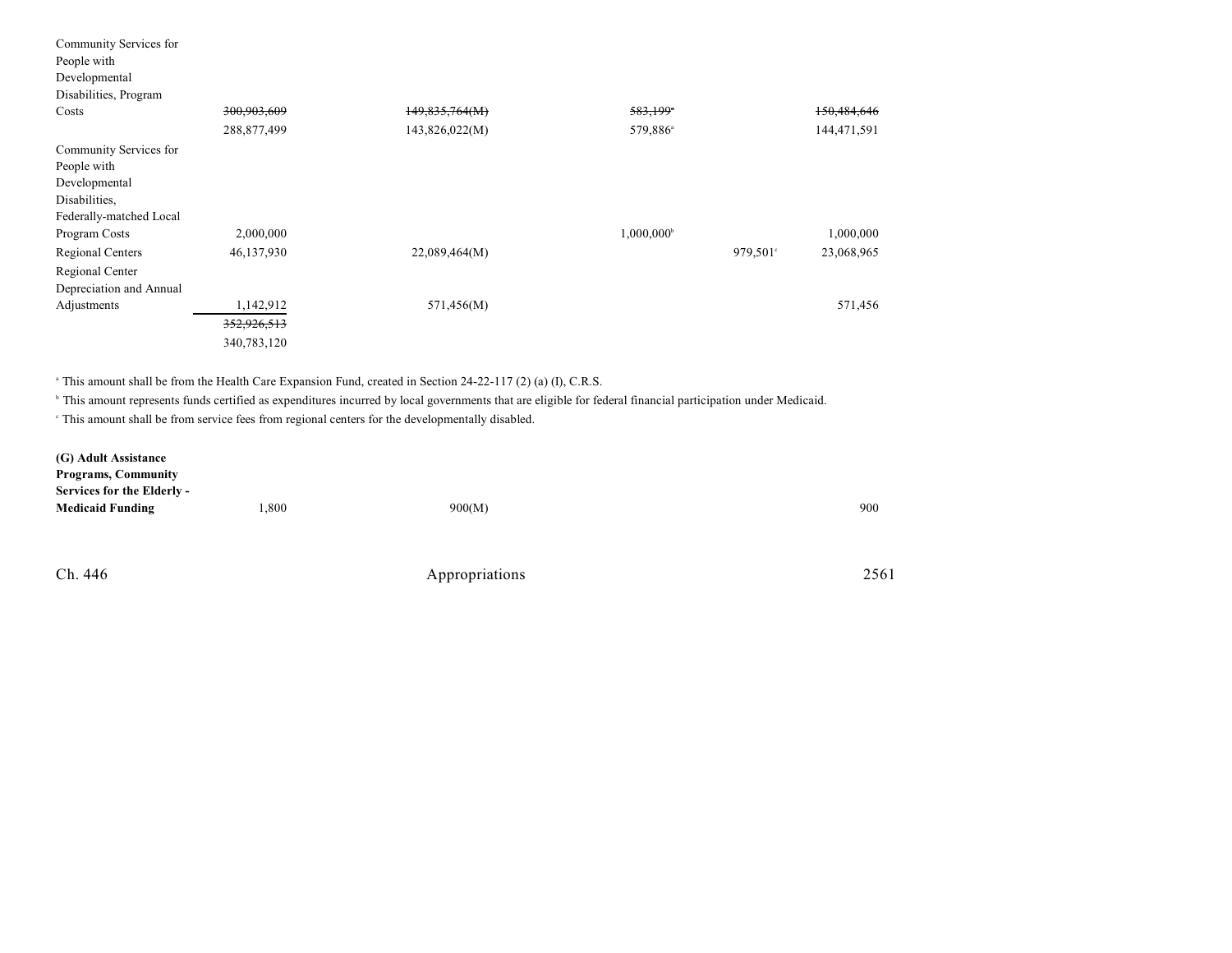|                                                                          |                           |                            |                               |                                                | <b>APPROPRIATION FROM</b>   |                                       |                                |
|--------------------------------------------------------------------------|---------------------------|----------------------------|-------------------------------|------------------------------------------------|-----------------------------|---------------------------------------|--------------------------------|
|                                                                          | ITEM &<br><b>SUBTOTAL</b> | <b>TOTAL</b>               | <b>GENERAL</b><br><b>FUND</b> | <b>GENERAL</b><br><b>FUND</b><br><b>EXEMPT</b> | <b>CASH</b><br><b>FUNDS</b> | <b>REAPPROPRIATED</b><br><b>FUNDS</b> | <b>FEDERAL</b><br><b>FUNDS</b> |
| $\mathbf S$                                                              |                           | $\mathbf S$                | \$<br>\$                      |                                                | S                           | \$<br>\$                              |                                |
| (H) Division of Youth<br><b>Corrections - Medicaid</b><br><b>Funding</b> | 2,885,273                 |                            | 1,442,637(M)                  |                                                |                             |                                       | 1,442,636                      |
| (I) Other Contractual Services                                           |                           |                            |                               |                                                |                             |                                       |                                |
| Transfer to the Department<br>of Human Services for                      |                           |                            |                               |                                                |                             |                                       |                                |
| Related Administration                                                   | 74,564                    |                            | 37,282(M)                     |                                                |                             |                                       | 37,282                         |
| FEDERAL DISALLOWANCE                                                     | 1,210,857                 |                            | 1,210,857                     |                                                |                             |                                       |                                |
|                                                                          | 1,285,421                 |                            |                               |                                                |                             |                                       |                                |
|                                                                          |                           | 408,940,303<br>400,400,635 |                               |                                                |                             |                                       |                                |
| <b>TOTALS PART V</b><br>(HEALTH CARE<br><b>POLICY AND</b>                |                           |                            |                               |                                                |                             |                                       |                                |
| <b>FINANCING)</b>                                                        |                           | \$3,745,280,527            | \$1,158,613,022               | \$369,495,000 <sup>a</sup>                     | \$367,176,666               | \$23,500,825                          | \$1,826,495,014                |
|                                                                          |                           | \$3,849,682,072            | \$1,210,844,196               |                                                | \$367,532,737 <sup>b</sup>  | \$22,948,578                          | \$1,878,861,561                |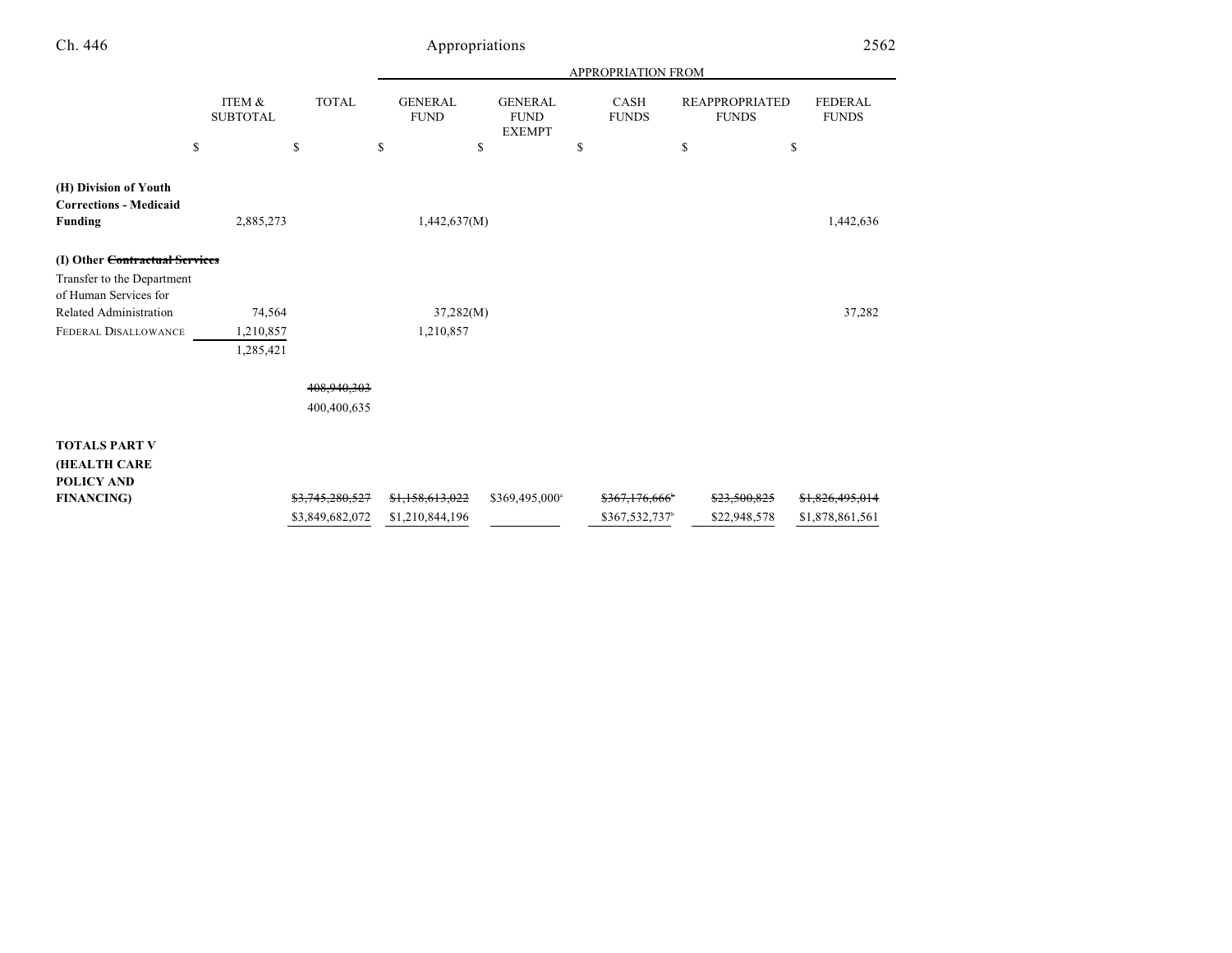<sup>a</sup> Of this amount, \$369,000,000 shall be from the General Fund Exempt Account created in Section 24-77-103.6 (2), C.R.S., and \$495,000 shall be General Fund Exempt pursuant to Section 24-22-117 (1) (c) (I) (B), C.R.S. Further, said \$495,000 is also not subject to the statutory limitation on General Fund appropriations imposed by Section 24-75-201.1, C.R.S.

<sup>b</sup> This amount includes \$273,607 \$725,598 the Colorado Autism Treatment Fund created in Section 25.5-6-805, C.R.S., and represents the total amount that the State Treasurer shall transfer from the Tobacco Litigation Settlement Cash Fund created in Section 24-22-115 (1) (a), C.R.S., to the Colorado Autism Treatment Fund pursuant to Section 24-22-115 (1) (a), C.R.S.

**FOOTNOTES** -- The following statements are referenced to the numbered footnotes throughout section 2.

- 8 (Governor lined through this provision. See L. 2008, p. 3104.)
- 9 Department of Health Care Policy and Financing, Medical Services Premiums-- The calculations for this line item include \$5,322,778 total funds for a 1.5 percent reimbursement rate increase for home and community based long term care providers, home health, and private duty nursing beginning July 1, 2008.
- 10 Department of Health Care Policy and Financing, Medical Services Premiums-- The calculations for this line item include \$4,679,688 total funds for a 1.5 percent reimbursement rate increase for inpatient hospital rates beginning July 1, 2008.
- 11 Department of Health Care Policy and Financing, Medical Services Premiums-- The calculations for this line item include \$1,000,000 total funds to increase pharmacy dispensing fees to \$5.60 beginning April 1, 2009.
- 12 Department of Health Care Policy and Financing, Medical Services Premiums-- The calculations for this line item include \$24,718,783 total funds rate increases for acute care providers as adopted by the Joint Budget Committee on March 11, 2008.
- 13 Department of Health Care Policy and Financing, Medical Services Premiums -- It is the intent of the General Assembly that expenditures for these services should be recorded only against the bill group total for Medical Services Premiums.
- 14 Department of Health Care Policy and Financing, Indigent Care Program, Children's Basic Health Plan Premium Costs -- This appropriation assumes the following : (1) a total children's caseload of 70,044 at an average per capita cost of \$1,626.07 per year, and (2) a total adult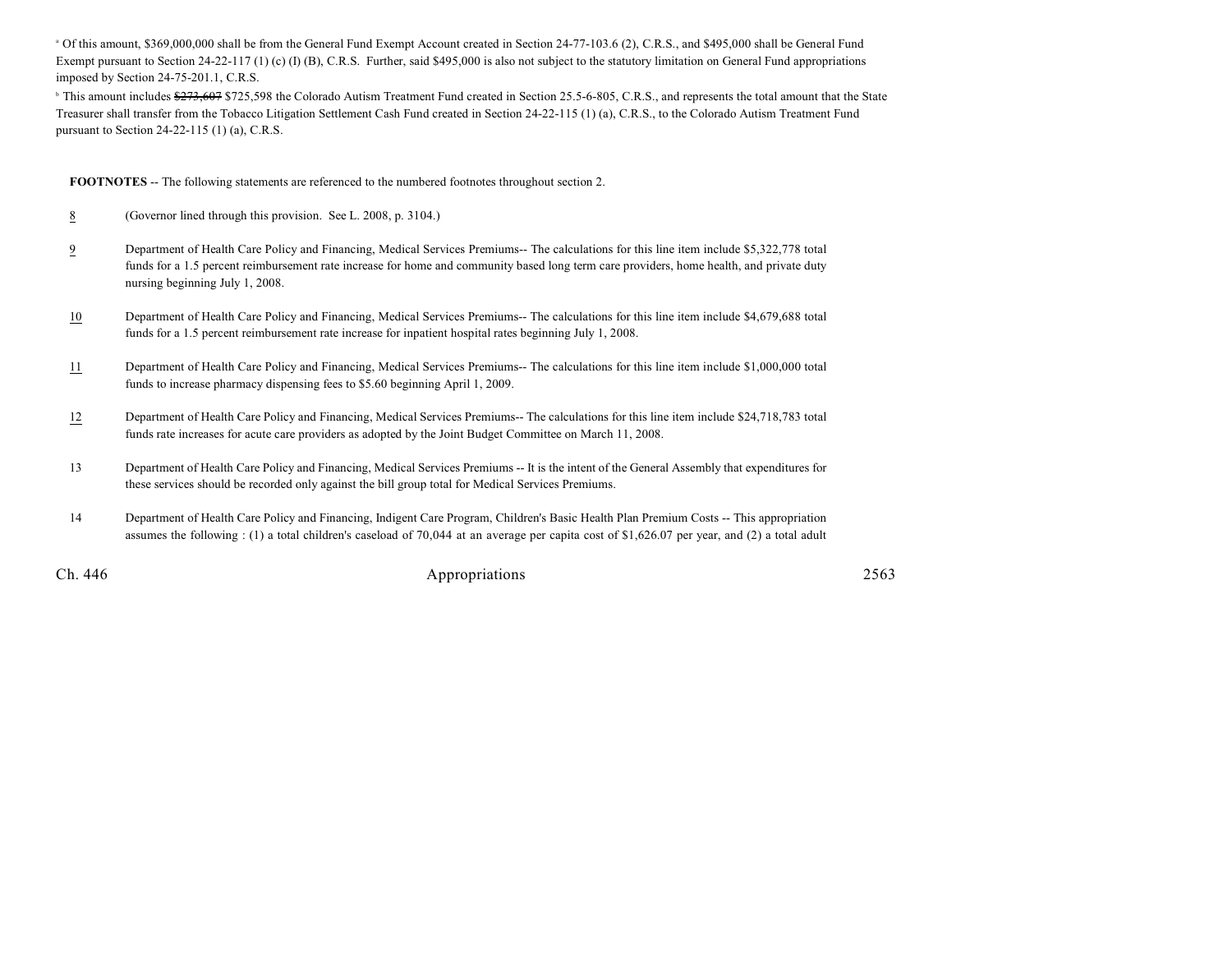prenatal caseload of 2,021 at an average per capita cost of \$12,723.22 per year.

- 15 Department of Health Care Policy and Financing, Indigent Care Program, Children's Basic Health Plan Dental Benefit Costs -- This appropriation assumes an average cost of \$161.38 per child per year.
- 16 Department of Health Care Policy and Financing, Department of Human Services Medicaid-Funded Programs, Executive Director's Office - Medicaid Funding -- The appropriation in this Health Care Policy and Financing line item corresponds to the Medicaid funding in the Department of Human Services, Executive Director's Office, General Administration. As such, the appropriation contains amounts that correspond to centralized appropriation amounts in the Department of Human Services. Consistent with the head notes to the Long Bill, the Department of Human Services is authorized to transfer the centralized appropriation to other line item appropriations to the Department of Human Services. In order to aid budget reconciliation between the Department of Health Care Policy and Financing and the Department of Human Services, the Department of Health Care Policy and Financing is hereby authorized to make line item transfers out of this appropriation to other Department of Human Services Medicaid-funded programs appropriations in this section (5) in amounts equal to the centralized appropriation transfers made by the Department of Human Services for Medicaid-funded programs in the Department of Human Services.

**SECTION 2.** Part V (2), (5), (6) (B), (6) (F), and the affected totals of section 2 of chapter 466, Session Laws of Colorado 2007, as amended by section 1 of chapter 455 and section 10 of chapter 474, as Part V (2) and the affected totals are further amended by section 2 of chapter 388, and as Part V (2), (5), and the affected totals are further amended by section 4 of chapter 285, Session Laws of Colorado 2008, are amended to read:

Section 2. **Appropriation.**

### **PART V DEPARTMENT OF HEALTH CARE POLICY AND FINANCING**

**(2) MEDICAL SERVICES PREMIUMS25, 26, 27, 28, 29**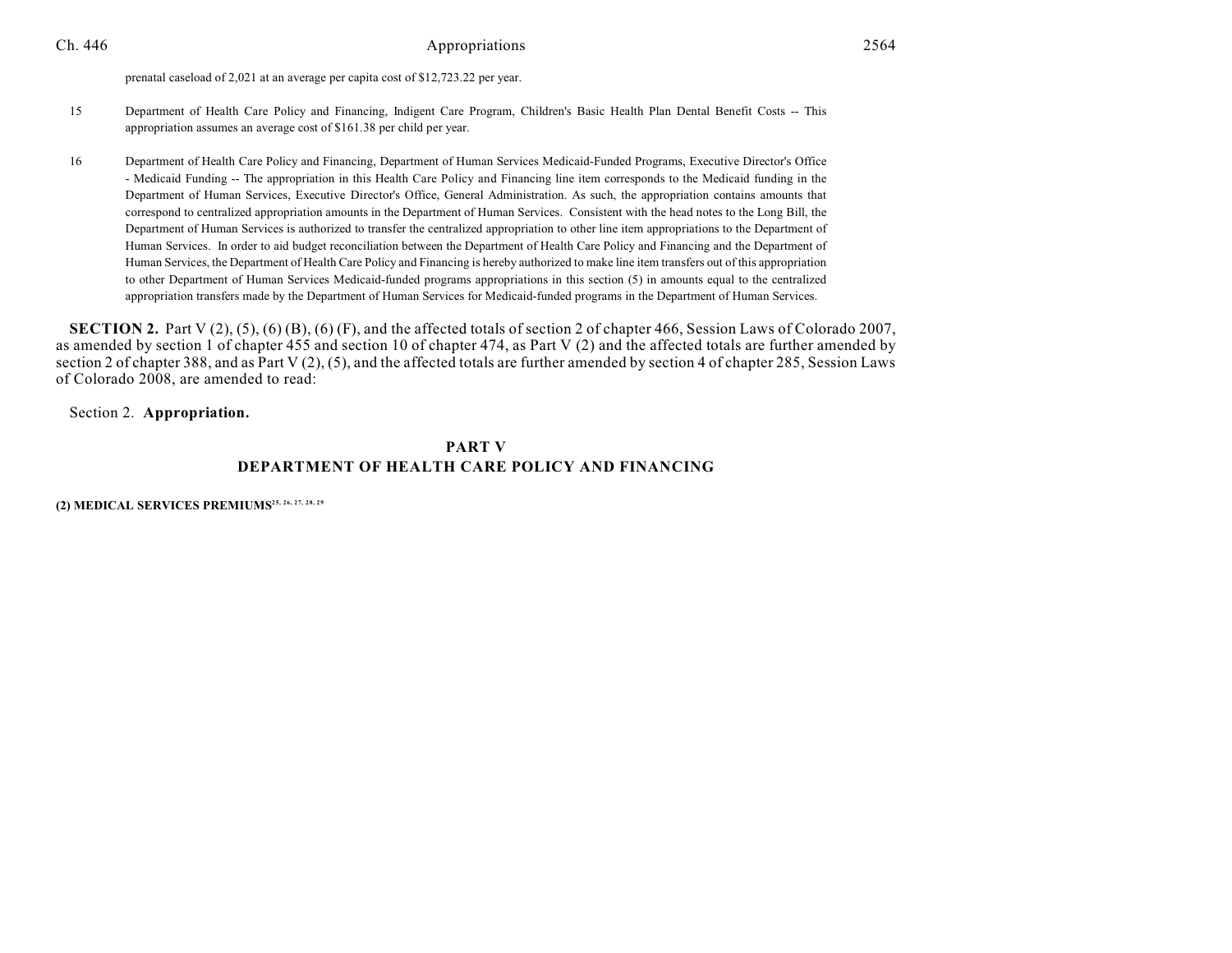| Services for 35,790           |                        |
|-------------------------------|------------------------|
| Supplemental Security         |                        |
| Income Adults 65 and          |                        |
| Older (SSI $65 +$ ) at an     |                        |
| average cost of \$19,925.97   |                        |
| \$19,939.00                   | <del>713,150,388</del> |
|                               | 713,616,911            |
| Services for 6,098            |                        |
| Supplemental Security         |                        |
| Income Adults 60 to 64        |                        |
| Years of Age (SSI $60 - 64$ ) |                        |
| at an average cost of         |                        |
| \$16,126.30                   | 98,338,169             |
| Services for 14,086           |                        |
| Qualified Medicare            |                        |
| Beneficiaries (QMBs) and      |                        |
| Special Low-Income            |                        |
| Medicare Beneficiaries        |                        |
| (SLIMBs) at an average        |                        |
| cost of \$1,324.31            | 18,654,232             |
| Services for 49,565           |                        |
| Supplemental Security         |                        |
| Income Disabled               |                        |
| Individuals at an average     |                        |
| cost of \$12,841.23           | 636,475,501            |
| Services for 43,972           |                        |
| Categorically Eligible        |                        |
| Low-income Adults at an       |                        |
| average cost of \$4,395.00    | 193,257,113            |

Ch. 446

Appropr iat

ions 2565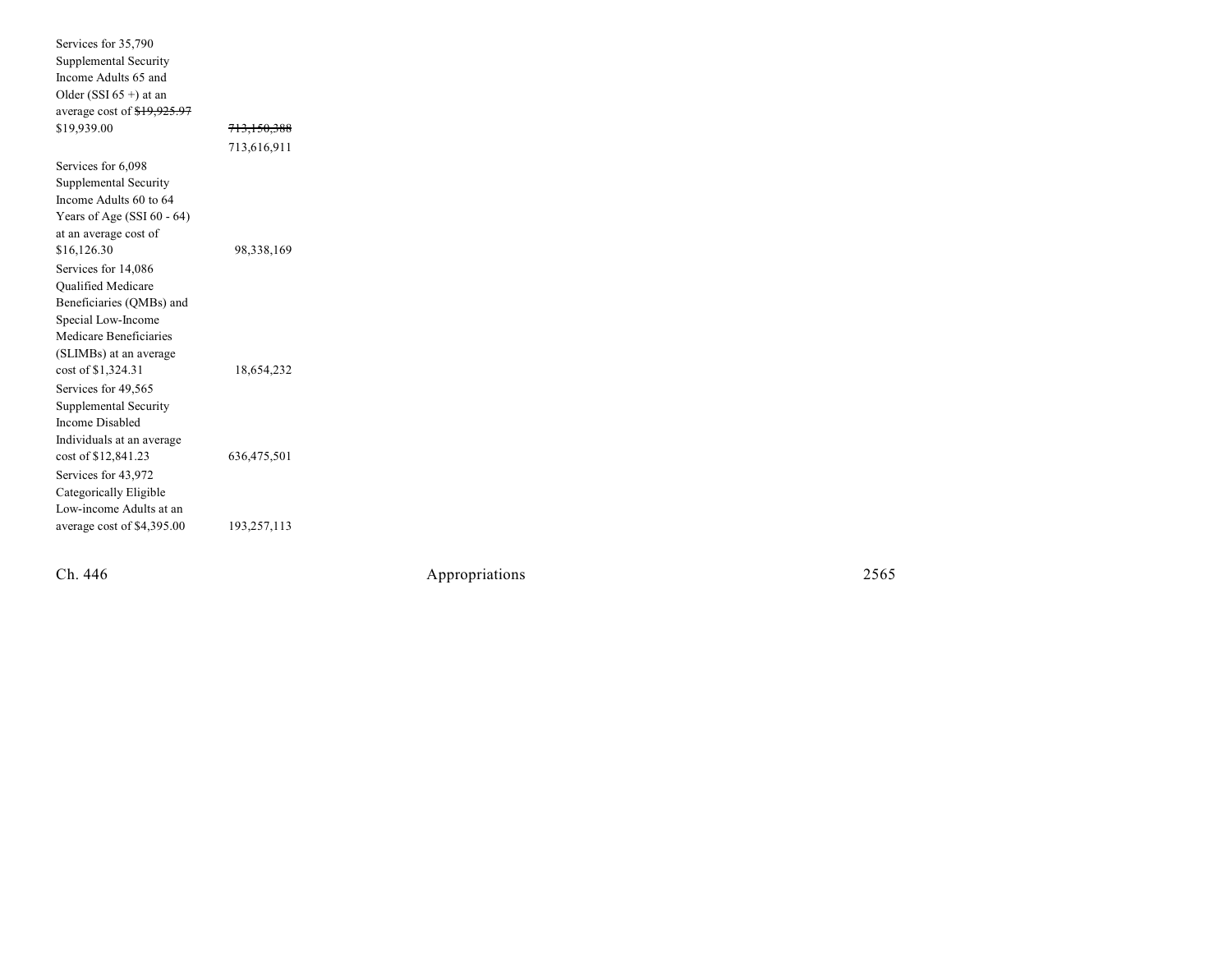|                                                                                                                                                                 |                           |              |                               |                                                | APPROPRIATION FROM          |                                       |                                |
|-----------------------------------------------------------------------------------------------------------------------------------------------------------------|---------------------------|--------------|-------------------------------|------------------------------------------------|-----------------------------|---------------------------------------|--------------------------------|
|                                                                                                                                                                 | ITEM &<br><b>SUBTOTAL</b> | <b>TOTAL</b> | <b>GENERAL</b><br><b>FUND</b> | <b>GENERAL</b><br><b>FUND</b><br><b>EXEMPT</b> | <b>CASH</b><br><b>FUNDS</b> | <b>REAPPROPRIATED</b><br><b>FUNDS</b> | <b>FEDERAL</b><br><b>FUNDS</b> |
| \$                                                                                                                                                              | \$                        |              | \$                            | \$                                             | \$                          | \$<br>\$                              |                                |
| Services for 5,895 Baby<br>Care Program Adults at an<br>average cost of \$9,116.03<br>Services for 271 Breast<br>and Cervical Cancer<br>Treatment Clients at an | 53,738,989                |              |                               |                                                |                             |                                       |                                |
| Average Cost of<br>\$24,948.51<br>Services for 8,567<br><b>Expansion Health Care</b><br>Low-Income Adult Clients<br>at an Average Cost of                       | 6,761,046                 |              |                               |                                                |                             |                                       |                                |
| \$2,152.39<br>Services for 198,500<br>Eligible Children at an                                                                                                   | 18,439,505                |              |                               |                                                |                             |                                       |                                |
| average cost of \$1,731.09<br>Services for 16,572 Foster<br>Children at an average                                                                              | 343,620,691               |              |                               |                                                |                             |                                       |                                |
| cost of \$3,681.61<br>Services for 3,972<br>Non-Citizens at an average                                                                                          | 61,011,590                |              |                               |                                                |                             |                                       |                                |
| cost of \$13,692.27                                                                                                                                             | 54,385,696                |              | 691,798,528                   | 327,500,000                                    |                             | 77,098,627 <sup>b</sup>               | 1,101,435,765                  |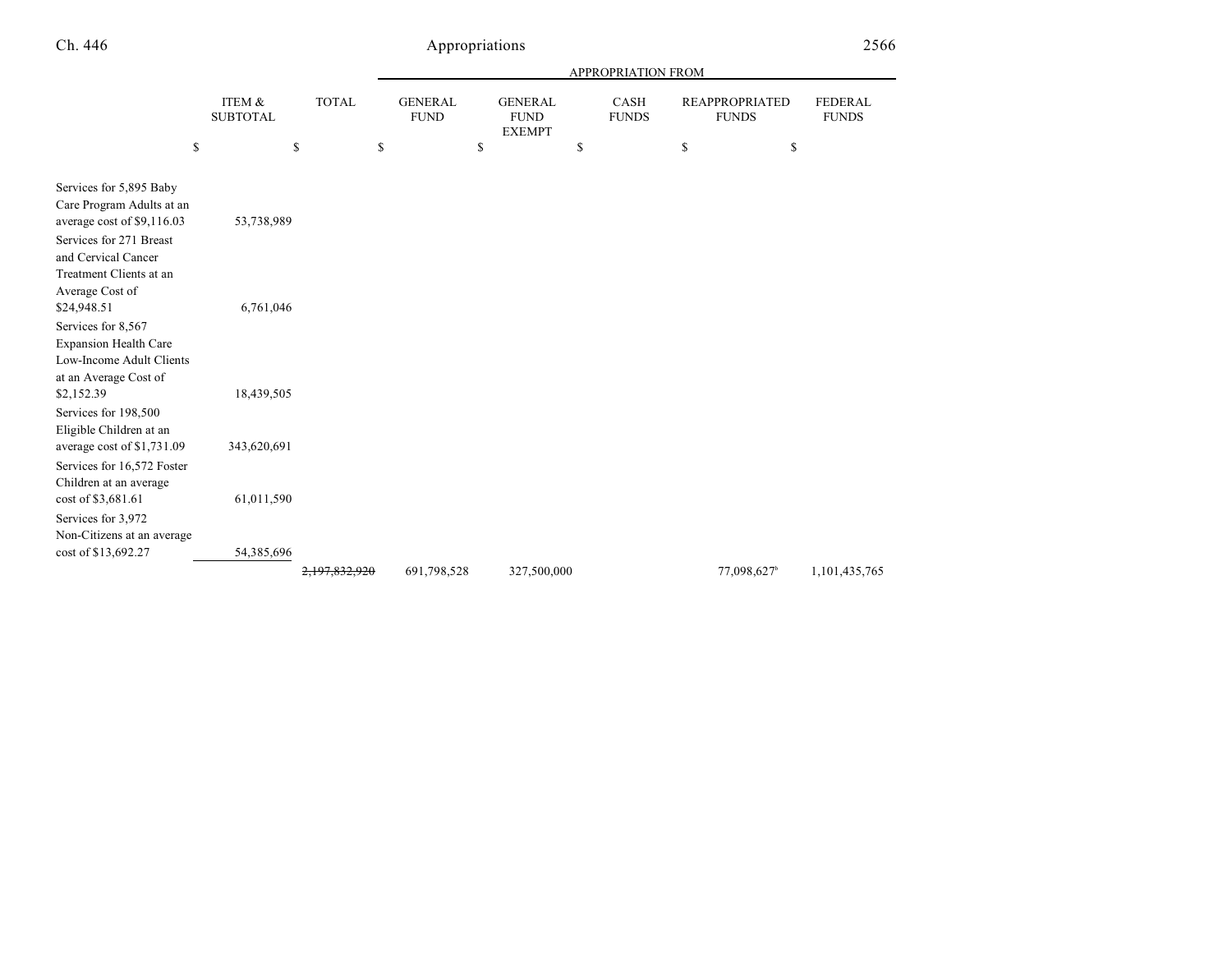2,198,299,443 466,523<sup>c</sup>

<sup>b</sup> Of this amount, \$60,765,052 shall from the Health Care Expansion Fund created in Section 24-22-117 (2) (a) (I), C.R.S.; \$13,412,247 represents public funds certified as representing expenditures incurred by public nursing homes and hospitals that are eligible for federal financial participation under the Medicaid program; \$725,764 (T) shall be transferred from the Department of Public Health and Environment pursuant to Section 24-22-117 (2) (d) (II) (C), \$430,000 shall be from the Autism Treatment Fund created in Section 25.5-6-805, C.R.S.; and \$410,975 shall be from the from the Breast and Cervical Cancer Treatment Fund created in Section 25.5-5-308 (8) (a), C.R.S.; and \$126,870 shall be from gifts, grants, and donations.

THIS AMOUNT SHALL BE FROM THE NURSING HOME PENALTY CASH FUND CREATED IN SECTION 25.5-6-205 (3) (a), C.R.S. <sup>c</sup>

#### **(5) OTHER MEDICAL SERVICES**

| Services for Old Age          |            |            |                               |
|-------------------------------|------------|------------|-------------------------------|
| Pension State Medical         |            |            |                               |
| Program clients <sup>35</sup> | 13,974,451 |            | 13,974,451 <sup>a</sup>       |
| H.B. 05-1262 Transfer of      |            |            |                               |
| Tobacco Tax Cash Fund         |            |            |                               |
| into the Supplemental Old     |            |            |                               |
| Age Pension State Medical     |            |            |                               |
| Fund                          | 2,500,500  |            | $2,500,500^{\circ}$           |
| University of Colorado        |            |            |                               |
| Family Medicine               |            |            |                               |
| Residency Training            |            |            |                               |
| Programs                      | 1,868,307  | 934,153(M) | 934,154                       |
| <b>Enhanced Prenatal Care</b> |            |            |                               |
| Training and Technical        |            |            |                               |
| Assistance                    | 108,999    | 54,500(M)  | 54,499                        |
| Nurse Home Visitor            |            |            |                               |
| Program                       | 3,010,000  |            | 1,505,000<br>$1,505,000(T)^c$ |
|                               |            |            |                               |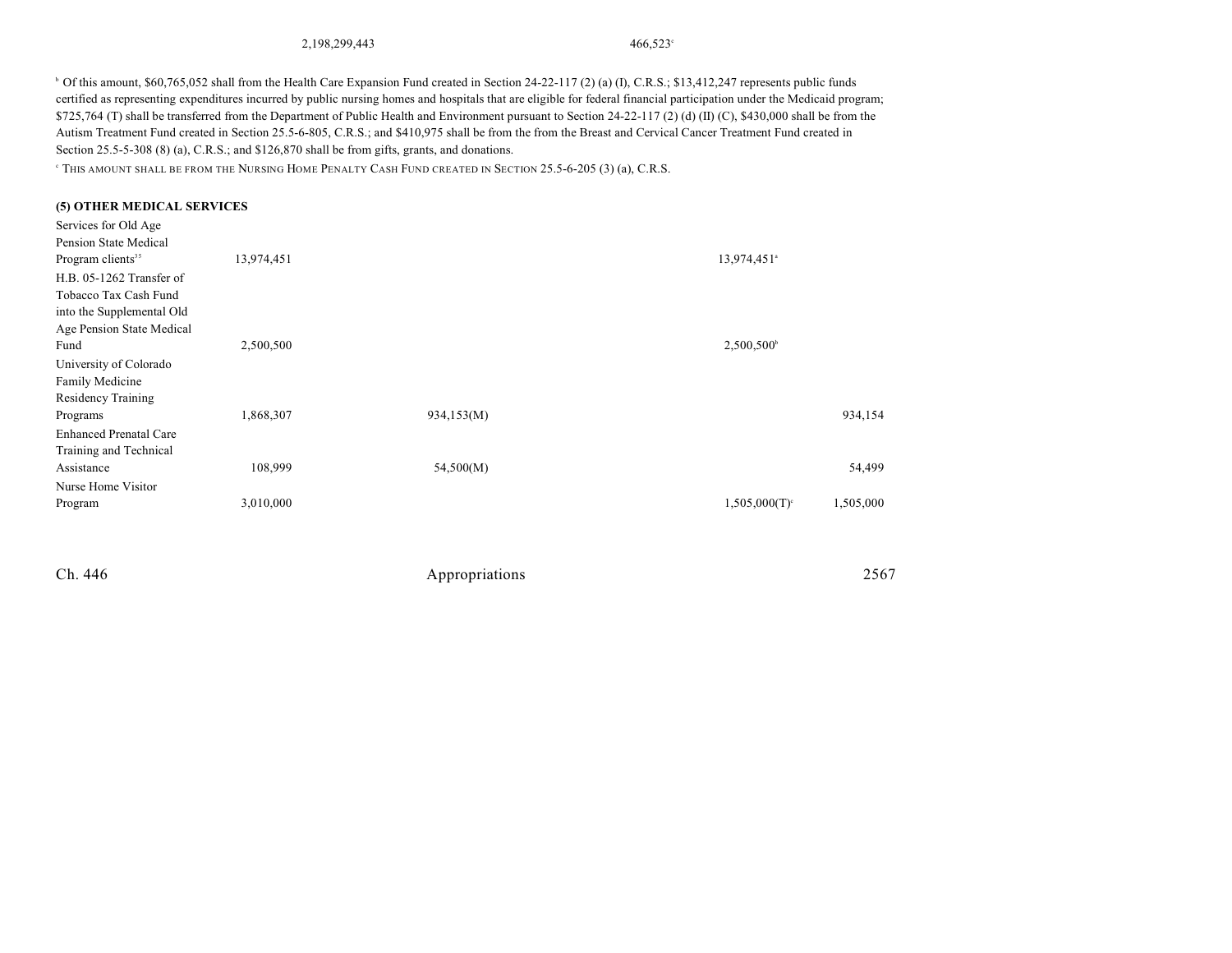|                                                                                                             |                           |                            |                               |                                                | <b>APPROPRIATION FROM</b> |                                       |                                |
|-------------------------------------------------------------------------------------------------------------|---------------------------|----------------------------|-------------------------------|------------------------------------------------|---------------------------|---------------------------------------|--------------------------------|
|                                                                                                             | ITEM &<br><b>SUBTOTAL</b> | <b>TOTAL</b>               | <b>GENERAL</b><br><b>FUND</b> | <b>GENERAL</b><br><b>FUND</b><br><b>EXEMPT</b> | CASH<br><b>FUNDS</b>      | <b>REAPPROPRIATED</b><br><b>FUNDS</b> | <b>FEDERAL</b><br><b>FUNDS</b> |
| \$                                                                                                          |                           | \$                         | \$<br>\$                      |                                                | \$                        | \$<br>\$                              |                                |
| Medicare Modernization<br>Act of 2003 State                                                                 |                           |                            |                               |                                                |                           |                                       |                                |
| <b>Contribution Payment</b>                                                                                 | 79,268,378                |                            | 79,268,378                    |                                                |                           |                                       |                                |
|                                                                                                             | 78,524,170                |                            | 78,524,170                    |                                                |                           |                                       |                                |
| <b>State University Teaching</b><br>Hospitals, Denver health                                                |                           |                            |                               |                                                |                           |                                       |                                |
| and hospital authority<br><b>State University Teaching</b><br>Hospitals, University of<br>Colorado Hospital | 410,000                   |                            | 205,000(M)                    |                                                |                           |                                       | 205,000                        |
| Authority                                                                                                   | 95,251                    |                            | 47,626(M)                     |                                                |                           |                                       | 47,625                         |
| S.B. 97-101 Public School                                                                                   |                           |                            |                               |                                                |                           |                                       |                                |
| Health Services <sup>36</sup>                                                                               | 41,808,014                |                            | 10,480,201                    |                                                |                           | $16,007,021$ <sup>d</sup>             | 15,320,792                     |
|                                                                                                             |                           | 143,043,900<br>142,299,692 |                               |                                                |                           |                                       |                                |

<sup>a</sup> Of this amount, \$9,998,483 shall be from the Old Age Pension Health and Medical Care Fund, pursuant to Section 7 (C) of Article 24 of the State Constitution, and \$3,975,968 shall be from the Supplemental Old Age Pension Health and Medical Care Fund created in Section 25.5-2-101 (3), C.R.S. Of the amount from the Supplemental Old Age Pension Health and Medical Care Fund, \$2,500,500 is a transfer of funds from the Tobacco Tax Cash Fund created in Section 24-22-117 (1) (a), C.R.S., \$750,000 is the statutory required transfer into the fund pursuant to the provisions of Section 39-26-123 (3), C.R.S., and \$725,468 is unexpended fund balance in the Supplemental Old Age Pension Health Medical Care Fund.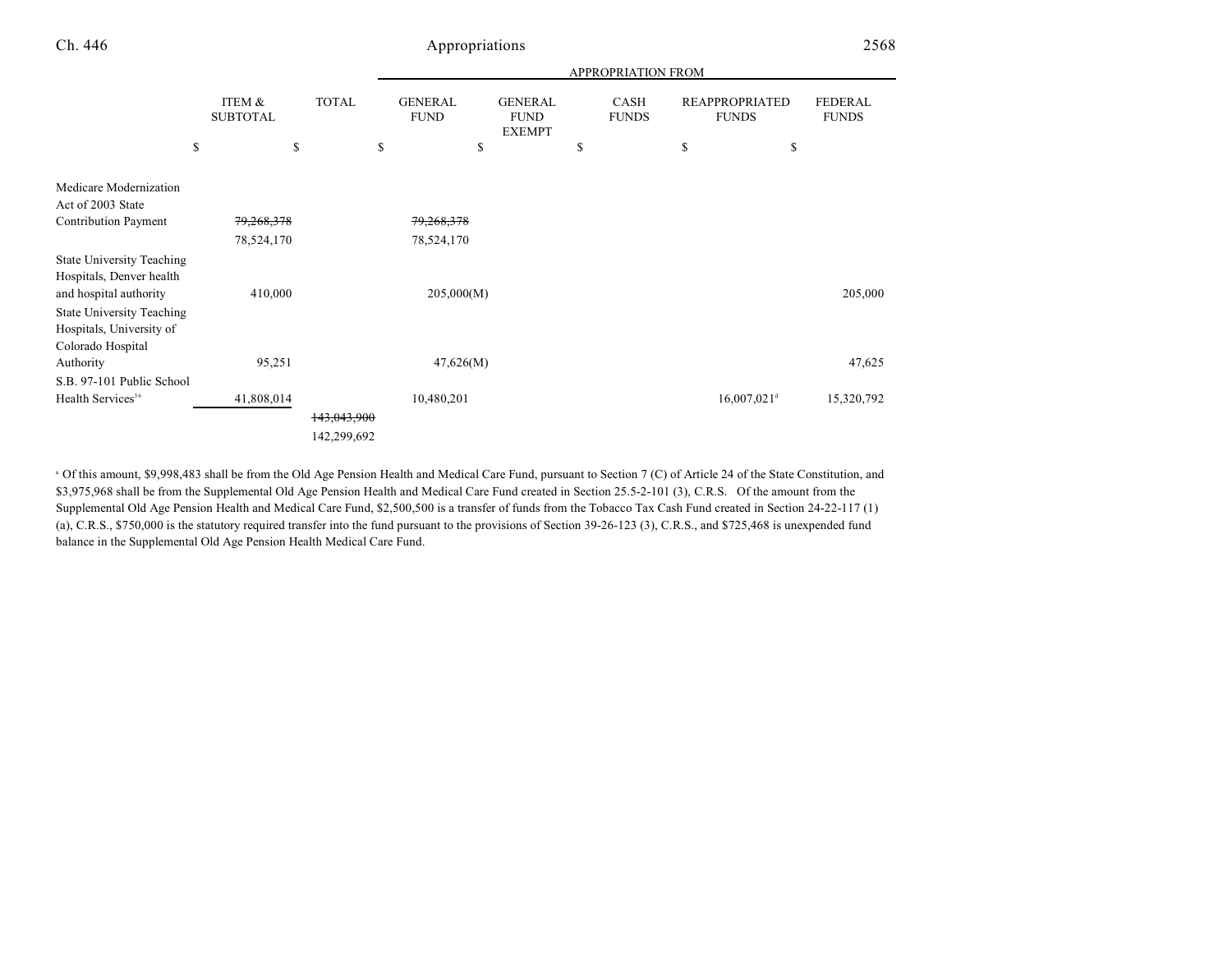<sup>b</sup> This amount shall be from the Tobacco Tax Cash Fund created in Section 24-22-117 (1) (a), C.R.S. This appropriation meets the requirement to appropriate a portion of the revenues collected from the imposition of additional state cigarette and tobacco taxes to the Old Age Pension program for health related purposes pursuant to Section 21 of Article X of the State Constitution.

This amount shall be transferred from the Department of Public Health and Environment. <sup>c</sup>

<sup>d</sup> This amount represents funds certified as representing expenditures incurred by school districts that are eligible for federal financial participation under Medicaid.

#### **(6) DEPARTMENT OF HUMAN SERVICES MEDICAID-FUNDED PROGRAMS**

#### **(B) Office of Information Technology Services - Medicaid Funding**

| -------------------    |            |              |                      |           |
|------------------------|------------|--------------|----------------------|-----------|
| Management System      | 8,811,472  | 4,068,971(M) | 582,569 <sup>a</sup> | 4,159,932 |
| CBMS SAS-70 Audit      | 51,718     | 24,228(M)    | 3.094 <sup>b</sup>   | 24,396    |
| <b>CBMS</b> Federal    |            |              |                      |           |
| reallocation           | 359,018    |              |                      | 359,018   |
|                        | 1,018,314  |              |                      | 1,018,314 |
| Other Office of        |            |              |                      |           |
| Information Technology |            |              |                      |           |
| Services line items    | 411,630    | 205,815(M)   |                      | 205,815   |
|                        | 9,633,838  |              |                      |           |
|                        | 10,293,134 |              |                      |           |

<sup>a</sup> Of this amount, \$474,303 shall be from the Children's Basic Health Trust Fund created in Section 25.5-8-105 (1), C.R.S.; \$63,109 shall be from Health Care Expansion Fund created in Section 24-22-117 (2) (a) (I), C.R.S.; and \$45,157 (T) shall be from moneys in the Old Age Pension Fund appropriated to the Department of Human Services, pursuant to Article 24 of the State Constitution.

<sup>b</sup> Of these amounts, \$2,260 shall be from the Children's Basic Health Trust Fund created in Section 25.5-8-105 (1), C.R.S.; \$618 shall be from Health Care Expansion Fund created in Section 24-22-117 (2) (a) (I), C.R.S.; and \$216(T) shall be from moneys in the Old Age Pension Fund appropriated to the Department of Human Services, pursuant to Article 24 of the State Constitution.

Colorado Benefits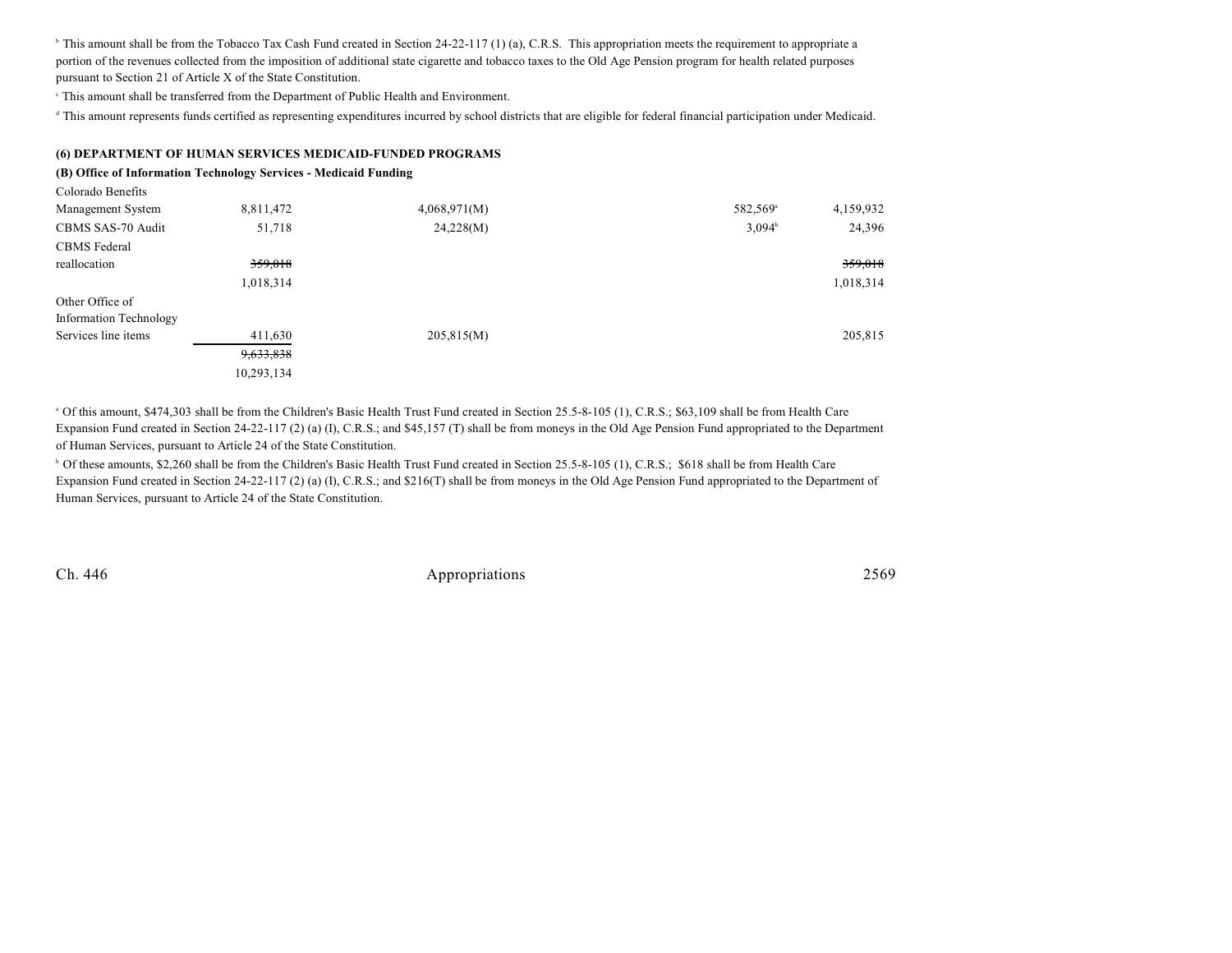|                                                                                                 |                           |              | <b>APPROPRIATION FROM</b>     |                                                |                             |                                       |                                |  |  |  |
|-------------------------------------------------------------------------------------------------|---------------------------|--------------|-------------------------------|------------------------------------------------|-----------------------------|---------------------------------------|--------------------------------|--|--|--|
|                                                                                                 | ITEM &<br><b>SUBTOTAL</b> | <b>TOTAL</b> | <b>GENERAL</b><br><b>FUND</b> | <b>GENERAL</b><br><b>FUND</b><br><b>EXEMPT</b> | <b>CASH</b><br><b>FUNDS</b> | <b>REAPPROPRIATED</b><br><b>FUNDS</b> | <b>FEDERAL</b><br><b>FUNDS</b> |  |  |  |
|                                                                                                 | \$                        | \$           | \$                            | \$                                             | \$                          | \$<br>\$                              |                                |  |  |  |
| (F) Services for People with Disabilities, Developmental Disability Services - Medicaid Funding |                           |              |                               |                                                |                             |                                       |                                |  |  |  |
| <b>Community Services</b>                                                                       |                           |              |                               |                                                |                             |                                       |                                |  |  |  |
| Administration                                                                                  | 2,602,676                 |              | 1,301,338(M)                  |                                                |                             |                                       | 1,301,338                      |  |  |  |
| <b>Community Services</b>                                                                       |                           |              |                               |                                                |                             |                                       |                                |  |  |  |
| Program Costs <sup>37a</sup>                                                                    | 271,884,955               |              | 135,397,721(M)                |                                                |                             | 512,398 <sup>a</sup>                  | 135,974,836                    |  |  |  |
|                                                                                                 | 267,952,955               |              | 133,431,721(M)                |                                                |                             |                                       | 134,008,836                    |  |  |  |
| Federally-matched Local                                                                         |                           |              |                               |                                                |                             |                                       |                                |  |  |  |
| Program Costs                                                                                   | 3,641,910                 |              |                               |                                                |                             | 1,820,955 <sup>b</sup>                | 1,820,955                      |  |  |  |
| Regional Centers                                                                                | 43, 395, 324              |              | 20,875,995(M)                 |                                                |                             | 821,668 <sup>c</sup>                  | 21,697,661                     |  |  |  |
| Regional Center<br>Depreciation and Annual                                                      |                           |              |                               |                                                |                             |                                       |                                |  |  |  |
| Adjustments                                                                                     | 1,267,579                 |              | 633,790(M)                    |                                                |                             |                                       | 633,789                        |  |  |  |
|                                                                                                 | 322,792,444               |              |                               |                                                |                             |                                       |                                |  |  |  |
|                                                                                                 | 318,860,444               |              |                               |                                                |                             |                                       |                                |  |  |  |

<sup>a</sup> This amount shall be from the Health Care Expansion Fund, created in Section 24-22-117 (2) (a) (I), C.R.S.

<sup>b</sup> This amount represents funds certified as expenditures incurred by local governments that are eligible for federal financial participation under Medicaid.

This amount shall be from service fees from regional centers for the developmentally disabled. <sup>c</sup>

## 392,704,283

389,431,579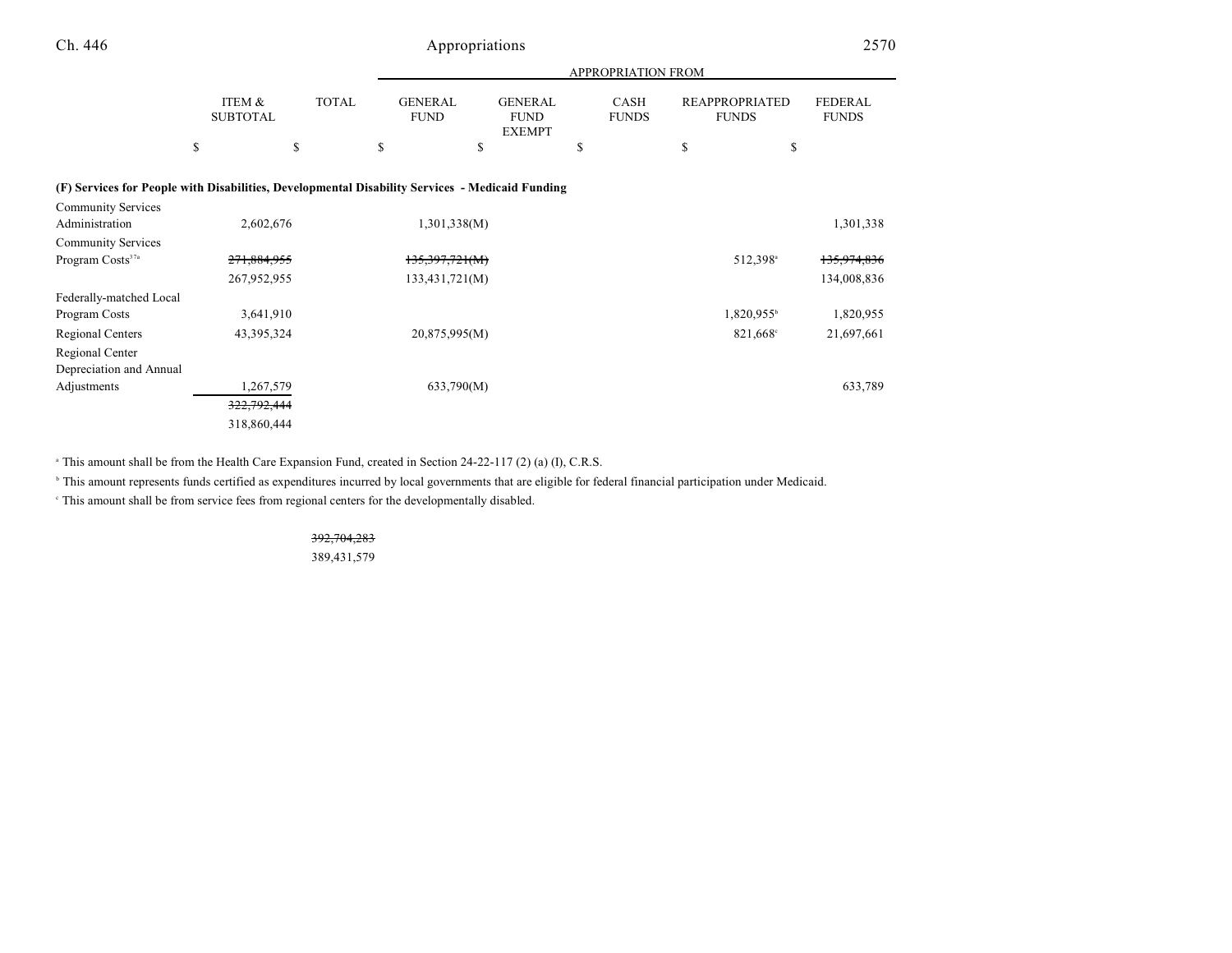| TOTALS PART V                     |                                 |                                 |                            |                      |                        |                 |  |
|-----------------------------------|---------------------------------|---------------------------------|----------------------------|----------------------|------------------------|-----------------|--|
| (HEALTH CARE                      |                                 |                                 |                            |                      |                        |                 |  |
| POLICY AND                        |                                 |                                 |                            |                      |                        |                 |  |
| <b>FINANCING)</b> <sup>4, 5</sup> |                                 | \$3,553,341,241 \$1,137,802,451 | \$327,999,200 <sup>b</sup> | <del>\$717,378</del> | $$363.694.046^{\circ}$ | \$1,723,128,166 |  |
|                                   | \$3,549,790,852 \$1,135,092,243 |                                 |                            | \$1,183,901          |                        | \$1,721,821,462 |  |
|                                   |                                 |                                 |                            |                      |                        |                 |  |

<sup>a</sup> Of this amount, \$73,565 shall be exempt from the statutory limitation on General Fund appropriations imposed by Section 24-75-201.1, C.R.S.

 Of this amount, \$343,900,000 shall be from the General Fund Exempt Account created in Section 24-77-103.6 (2), C.R.S. and \$513,000 shall be General Fund <sup>b</sup> Exempt pursuant to Section 24-22-117 (1) (c) (I) (B), C.R.S. Further, said \$513,000 is also not subject to the statutory limitation on General Fund appropriations imposed by Section 24-75-201.1, C.R.S.

 Of this amount, \$4,058,275 contains an (T) notation, and \$4,632,531 contains a (L) notation. Further, this amount includes \$467,533 from the Colorado Autism <sup>c</sup> Treatment Fund created in Section 25.5-6-805, C.R.S., and represents the total amount that the State Treasurer shall transfer from the Tobacco Litigation Settlement Cash Fund created in Section 24-22-115 (1) (a), C.R.S., to the Colorado Autism Treatment Fund pursuant to Section 24-22-115 (1) (a), C.R.S.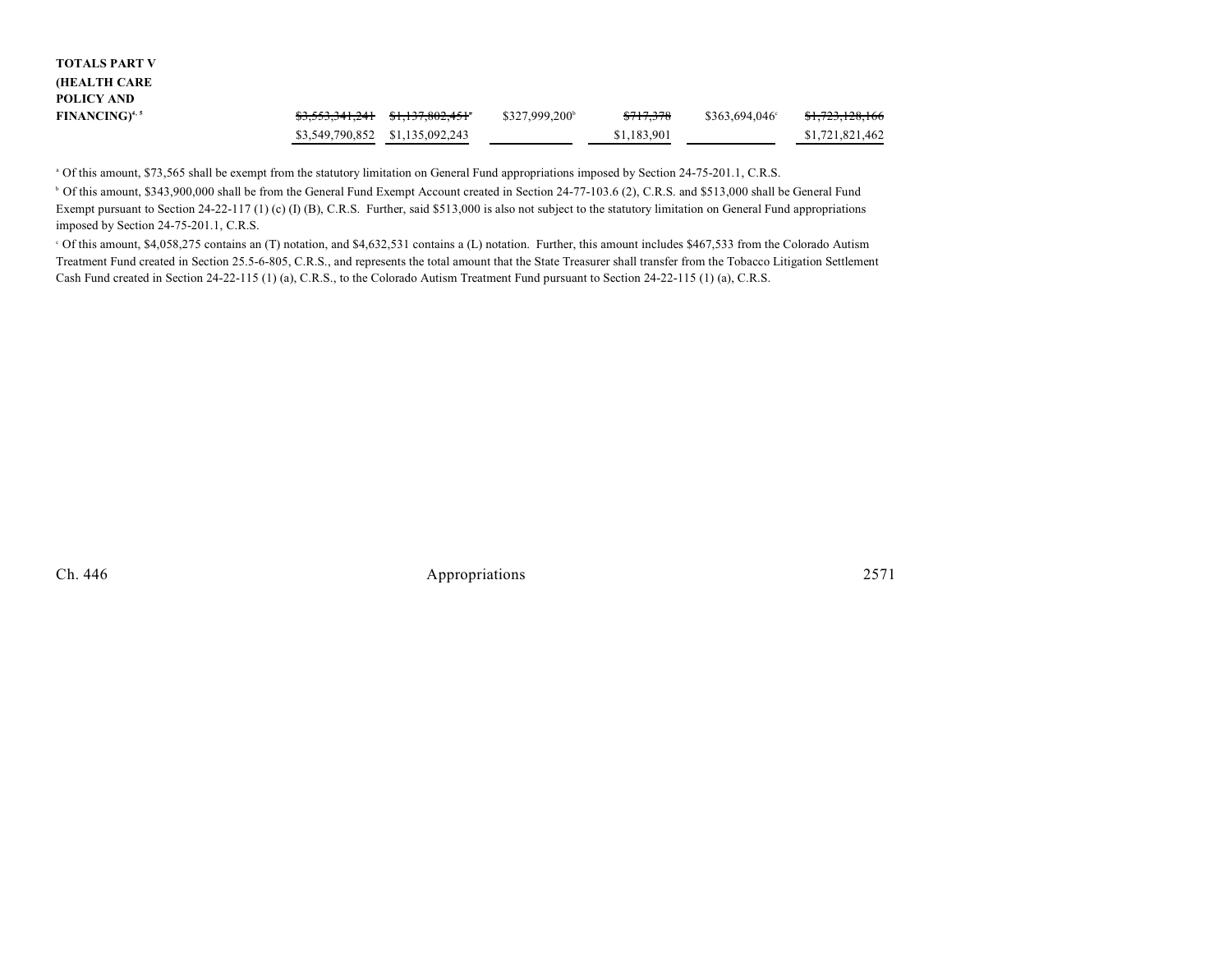**SECTION 3. Repeal.** Section 2 (1) of chapter 242, Session Laws of Colorado 2008, is repealed as follows:

Section 2. **Appropriation - adjustment to the 2008 long bill.** (1) For the implementation of this act, appropriations made in the annual general appropriation act to the department of health care policy and financing, for the fiscal year beginning July 1, 2008, shall be adjusted as follows:

(a) The general fund appropriation to the executive director's office, information technology contracts and projects,for information technology contracts is increased by the sum of seventy-four thousand six hundred twenty-four dollars (\$74,624), or so much thereof as may be necessary, for the implementation of this act. In addition to said appropriation, the general assembly anticipates that the department of health care policy and financing will receive two hundred twenty-three thousand eight hundred seventy-one dollars (\$223,871) federal funds in the fiscal year beginning July 1, 2008, for the implementation of this act. Although the federal funds are not appropriated in this act, they are noted for the purpose of indicating the assumptions used relative to these funds in developing state appropriation amounts.

(b) The appropriation to the department of human services Medicaid-funded programs, office of information technology services - Medicaid funding, for the Colorado benefits management system is increased by forty-nine thousand seven hundred eight dollars (\$49,708), or so much thereof as may be necessary, for the implementation of this act. Of said sum, forty-four thousand seventy-nine dollars (\$44,079) shall be from the general fund, five thousand one hundred forty-two dollars (\$5,142) shall be cash funds from the children's basic health trust fund created in section 25.5-8-105 (1), Colorado Revised Statutes, and four hundred eighty-seven dollars (\$487) shall be reappropriated funds from moneys in the old age pension fund appropriated to the department of human services, pursuant to article XXIV of the Colorado constitution. In addition to said appropriations, the general assembly anticipates that the department of health care policy and financing will receive forty-four thousand three hundred eighty-four dollars (\$44,384) federal funds in the fiscal year beginning July 1, 2008, for the implementation of this act. Although the federal funds are not appropriated in this act, they are noted for the purpose of indicating the assumptions used relative to these funds in developing state appropriation amounts.

**SECTION 4.** Section 7 of chapter 383, Session Laws of Colorado 2008, is amended to read:

Section 7. **Appropriation -- adjustment to the 2008 long bill.** (1) In addition to any other general fund appropriation, there is hereby appropriated, to the department of health care policy and financing, for allocation to the executive director's office, for the fiscal year beginning July 1, 2008, the sum of one hundred nineteen thousand nine hundred sixty-eight dollars (\$119,968) ONE HUNDRED NINETY-TWO THOUSAND TWO HUNDRED SIXTY-EIGHT DOLLARS (\$192,268) and 1.0 FTE, or so much thereof as may be necessary, for the implementation of this act. In addition to said appropriation, the general assembly anticipates that the department of health care policy and financing will receive one hundred nineteen thousand nine hundred sixty-eight dollars (\$119,968) ONE HUNDRED NINETY- TWO THOUSAND TWO HUNDRED SIXTY-EIGHT DOLLARS (\$192,268) federal funds in the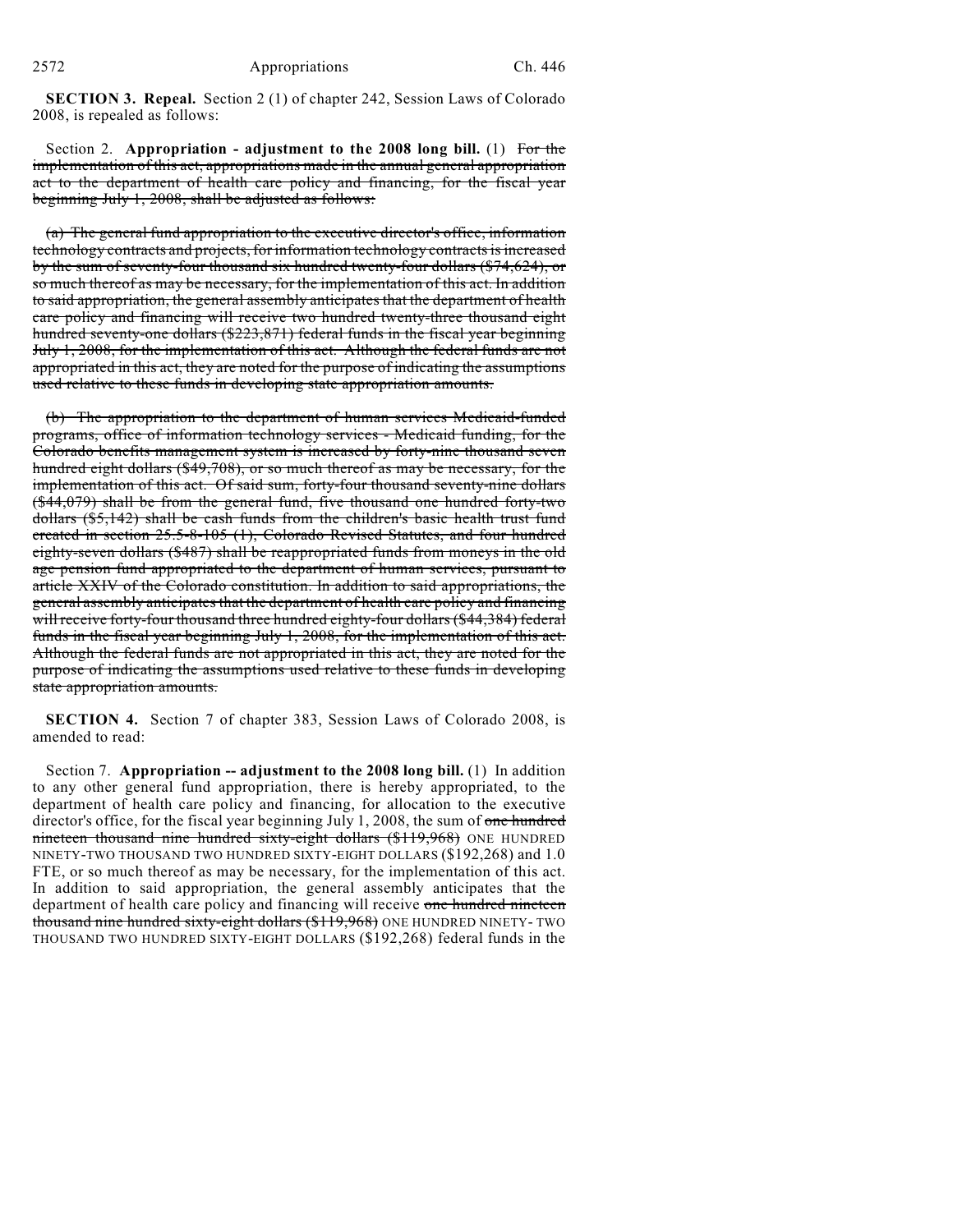fiscal year beginning July 1, 2008, for the implementation of this act. Although the federal funds are not appropriated in this act, they are noted for the purpose of indicating the assumptions used relative to these funds in developing state appropriation amounts.

(2) For the implementation of this act, the general fund appropriation to the controlled maintenance trust fund made in section 23 of the annual general appropriation act, for the fiscal year beginning July 1, 2008, shall be decreased by one hundred nineteen thousand nine hundred sixty-eight dollars (\$119,968) ONE HUNDRED NINETY-TWO THOUSAND TWO HUNDRED SIXTY-EIGHT DOLLARS (\$192,268).

**SECTION 5.** Section 8 (1) (a) of chapter 383, Session Laws of Colorado 2008, is amended to read:

Section 8. **Appropriation -- adjustment to the 2008 long bill.** (1) For the implementation of this act, appropriations made in the annual general appropriation act to the department of health care policy and financing, for the fiscal year beginning July 1, 2008, shall be adjusted as follows:

(a) The cash fund appropriation to the executive director's office is increased by the sum of one hundred twenty-seven thousand four hundred sixty-one dollars (\$127,461) ONE HUNDRED NINETY-NINE THOUSAND SEVEN HUNDRED SIXTY-ONE DOLLARS (\$199,761) and 1.3 FTE, or so much thereof as may be necessary, for the implementation of this act. Said sum, shall be from the Medicaid nursing facility cash fund created in section 25.5-6-203 (2) (a), Colorado Revised Statutes. In addition to said appropriation, the general assembly anticipates that the department of health care policy and financing will receive one hundred twenty-seven thousand four hundred sixty-one dollars (\$127,461) ONE HUNDRED NINETY-NINE THOUSAND SEVEN HUNDRED SIXTY-ONE DOLLARS (\$199,761) federal funds for the implementation of this act. Although the federal funds are not appropriated in this act, they are noted for the purpose of indicating the assumptions used relative to these funds in developing state appropriation amounts.

**SECTION 6.** Section 9 (2) and (3) of chapter 383, Session Laws of Colorado 2008, are amended to read:

Section 9. **Effective date.** (2) Section 7 of this act shall take effect on April 1, 2009 MAY 1, 2009, but only if on or before March 31, 2009 APRIL 30, 2009, the executive director of the department of health care policy and financing has not submitted written notice to the revisor of statutes that the federal government has approved the waiver establishing the provider fees created in section 25.5-6-203, Colorado Revised Statutes.

(3) Section 8 of this act shall take effect on  $\overrightarrow{April 1, 2009}$  MAY 1, 2009, but only if, by March 31, 2009 APRIL 30, 2009, the executive director of the department of health care policy and financing has submitted written notice to the revisor of statutes that the federal government has approved the waiver establishing the provider fee created in section 25.5-6-203, Colorado Revised Statutes.

**SECTION 7.** Section 3 of chapter 388, Session Laws of Colorado 2008, is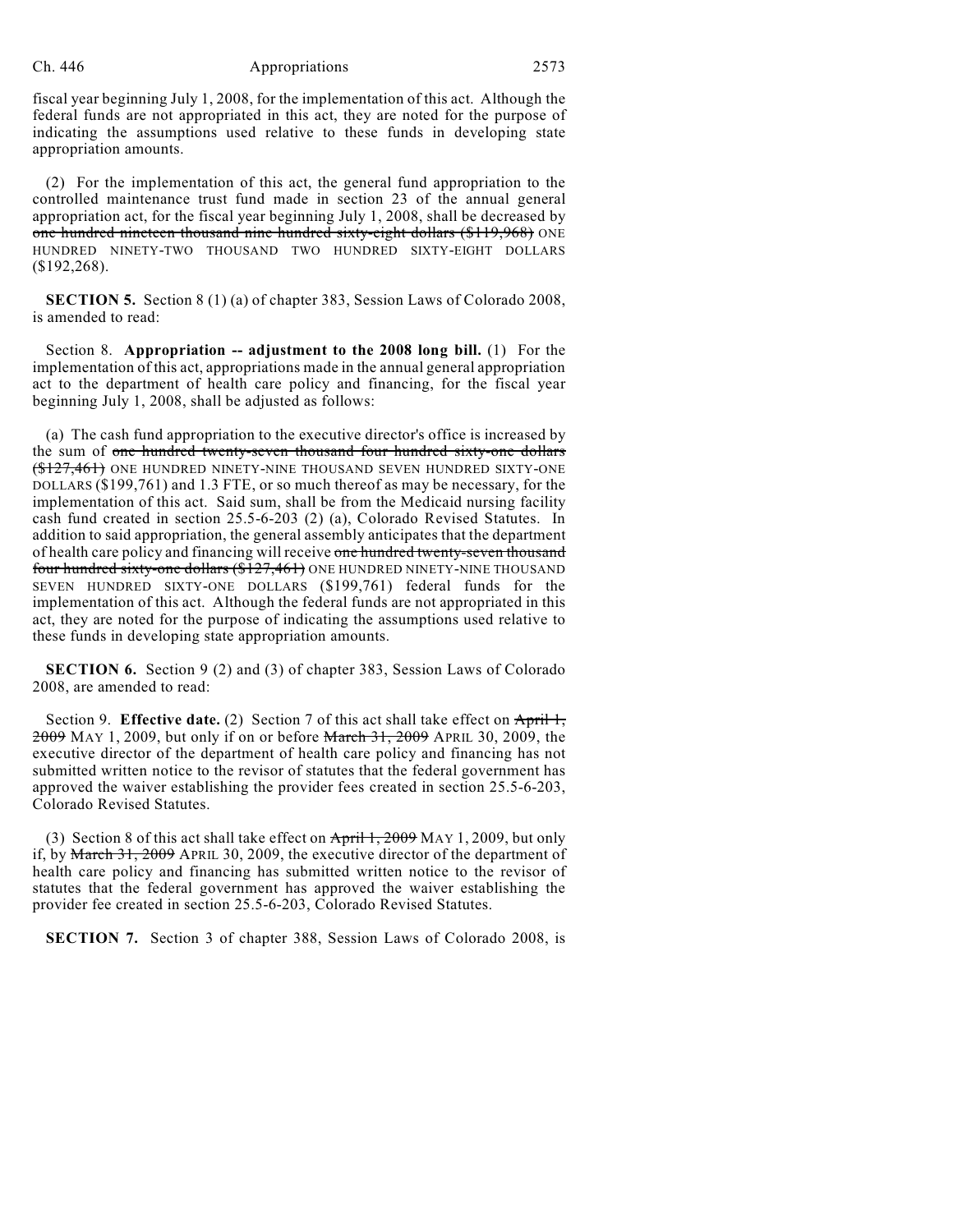amended to read:

Section 3. **Appropriation - adjustments in 2008 long bill.** (1) For the implementation of this act, appropriations in the annual general appropriation act to the department of health care policy and financing, for the fiscal year beginning July 1, 2008, shall be adjusted as follows:

(a) The general fund appropriation for medical service premiums is decreased by one million eight hundred thousand five hundred twenty-nine dollars (\$1,800,529) ONE MILLION SEVEN HUNDRED THIRTY-SEVEN THOUSAND THREE HUNDRED SIXTY-NINE DOLLARS (\$1,737,369).

(b) The cash fund appropriation for medical service premiums is increased by  $one$ million eight hundred thousand five hundred twenty-nine dollars (\$1,800,529) ONE MILLION SEVEN HUNDRED THIRTY-SEVEN THOUSAND THREE HUNDRED SIXTY-NINE DOLLARS (\$1,737,369). Said amount shall be from the breast and cervical cancer treatment prevention fund created in section 25.5-5-308 (8) (a), Colorado Revised Statutes.

(c) The general fund appropriation for MEDICAID MENTAL HEALTH COMMUNITY PROGRAMS, mental health capitation payments is decreased by sixteen thousand eight hundred ninety-one dollars (\$16,891) NINETEEN THOUSAND TWO HUNDRED FIFTY-THREE DOLLARS (\$19,253).

(d) The cash fund appropriation for MEDICAID MENTAL HEALTH COMMUNITY PROGRAMS, mental health capitation payments is increased by sixteen thousand eight hundred ninety-one dollars (\$16,891) NINETEEN THOUSAND TWO HUNDRED FIFTY-THREE DOLLARS (\$19,253). Said amountshall be from the breast and cervical cancer treatment prevention fund created in section 25.5-5-308 (8) (a), Colorado Revised Statutes.

(e) THE GENERAL FUND APPROPRIATION FOR THE EXECUTIVE DIRECTOR'S OFFICE, GENERAL ADMINISTRATION, PERSONAL SERVICES IS DECREASED BY NINETEEN THOUSAND EIGHT HUNDRED SEVENTY-NINE DOLLARS (\$19,879).

(f) THE CASH FUND APPROPRIATION FOR THE EXECUTIVE DIRECTOR'S OFFICE, GENERAL ADMINISTRATION, PERSONAL SERVICES IS INCREASED BY NINETEEN THOUSAND EIGHT HUNDRED SEVENTY-NINE DOLLARS (\$19,879). SAID AMOUNT SHALL BE FROM THE BREAST AND CERVICAL CANCER TREATMENT PREVENTION FUND CREATED IN SECTION 25.5-5-308 (8) (a), COLORADO REVISED STATUTES.

(g) THE GENERAL FUND APPROPRIATION FOR THE EXECUTIVE DIRECTOR'S OFFICE, GENERAL ADMINISTRATION, OPERATING EXPENSES IS DECREASED BY THREE HUNDRED THIRTY-THREE DOLLARS (\$333).

(h) THE CASH FUND APPROPRIATION FOR THE EXECUTIVE DIRECTOR'S OFFICE, GENERAL ADMINISTRATION, OPERATING EXPENSES IS INCREASED BY THREE HUNDRED THIRTY-THREE DOLLARS (\$333). SAID AMOUNT SHALL BE FROM THE BREAST AND CERVICAL CANCER TREATMENT PREVENTION FUND CREATED IN SECTION 25.5-5-308 (8) (a), COLORADO REVISED STATUTES.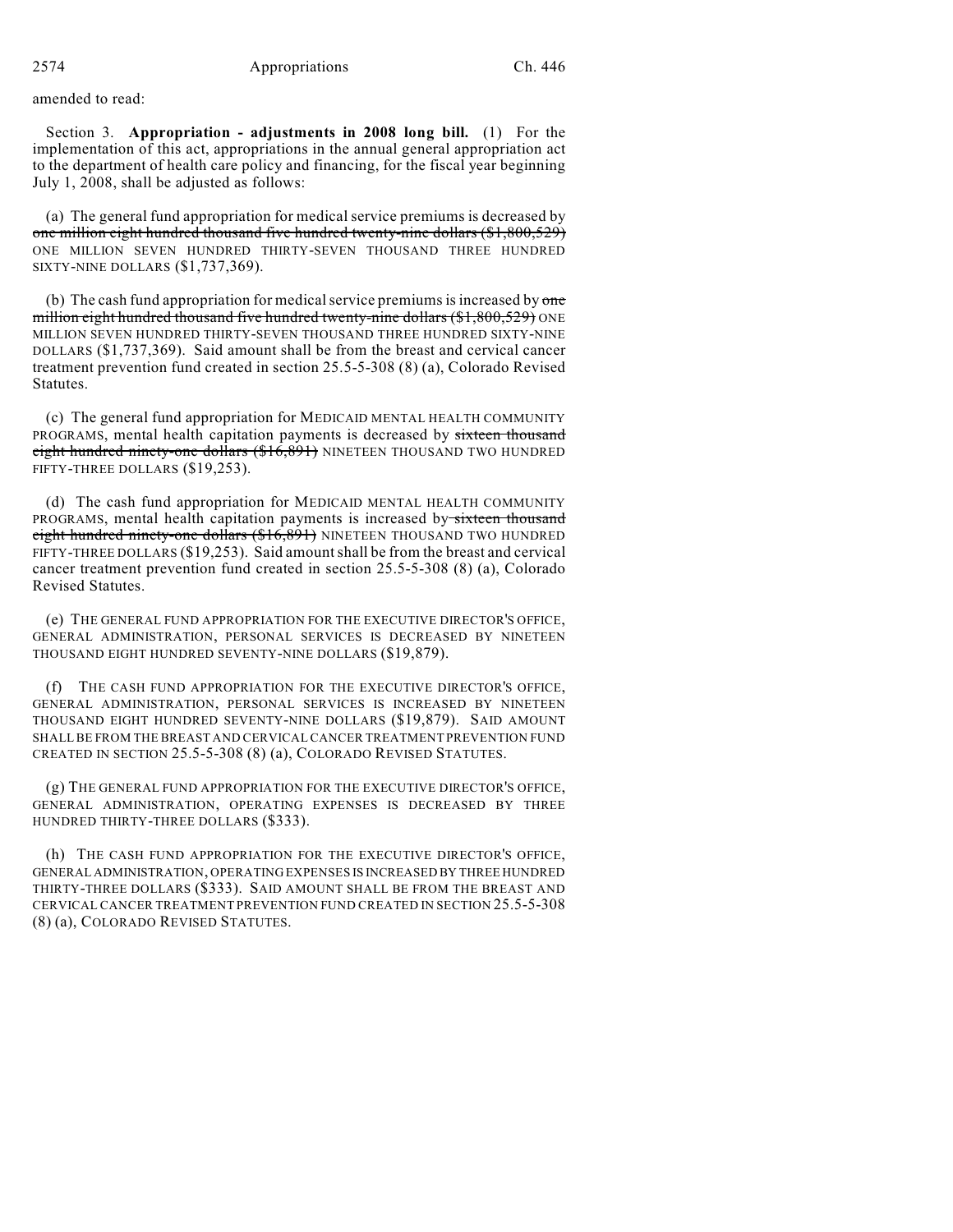**SECTION 8.** Section 2 (1) of chapter 407, Session Laws of Colorado 2008, is amended to read:

Section 2. **Appropriation -- adjustment to the 2008 long bill.** (1) In addition to any other appropriation, there is hereby appropriated, to the department of health care policy and financing, for allocation to the executive director's office, general professional services and special projects, for the fiscal year beginning July 1, 2008, the sum of <del>one hundred ninety-one thousand two hundred dollars (\$191,200), or so</del> much thereof as may be necessary, for the implementation of this act. Of said sum, one hundred twenty-eight thousand seven hundred dollars (\$128,700) shall be from the general fund and sixty-two thousand five hundred dollars  $(\$62,500)$  FORTY-ONE THOUSAND TWO HUNDRED FIFTY DOLLARS (\$41,250) CASH FUNDS, OR SO MUCH THEREOF AS MAY BE NECESSARY, FOR THE IMPLEMENTATION OF THIS ACT. SAID SUM shall be cash funds from gifts, grants, and donations. In addition to said appropriation, the general assembly anticipates that the department of health care policy and financing will receive one hundred ninety-one thousand two hundred dollars (\$191,200) FORTY-ONE THOUSAND TWO HUNDRED FIFTY DOLLARS (\$41,250) federal funds in the fiscal year beginning July 1, 2008, for the implementation of this act. Although the federal funds are not appropriated in this act, they are noted for the purpose of indicating the assumptions used relative to these funds in developing state appropriation amounts.

**SECTION 9. Repeal.** Section 3 of chapter 428, Session Laws of Colorado 2008, is repealed as follows:

Section 3. **Appropriation.** In addition to any other appropriation, there is hereby appropriated, to the department of health care policy and financing, for allocation to the executive director's office, general professionals services and special projects, for the fiscal year beginning July 1, 2008, the sum of twenty-seven thousand five hundred dollars (\$27,500), or so much thereof as may be necessary, for the implementation of this act. In addition to said appropriation, the general assembly anticipates that, for the fiscal year beginning July 1, 2008, the department of health care policy and financing will receive the sum of twenty-seven thousand five hundred dollars (\$27,500) in federal funds for the implementation of this act. Although the federal funds are not appropriated in this act, they are noted for the purpose of indicating the assumptions used relative to these funds in developing state appropriation amounts.

**SECTION 10. Appropriation.** In addition to any other appropriation, there is hereby appropriated, out of any moneys in the general fund not otherwise appropriated, to the department of health care policy and financing, for the fiscal year beginning July 1, 2007, the sum of twenty-three million one hundred nineteen thousand eight hundred seventy-two dollars (\$23,119,872), or so much thereof as may be necessary for the payment of overexpenditures of line item appropriations contained in Part V (2) of section 2 of chapter 466, Session Laws of Colorado 2007, as amended by section 1 of chapter 455, section 10 of chapter 474, section 4 of chapter 285, and section 2 of chapter 388, Session laws of Colorado 2008. In accordance with section 24-75-109 (4) (a), Colorado Revised Statutes, all restrictions on funds for medical services premiums, department of health care policy and financing, for the 2007-08 fiscal year, shall be released.